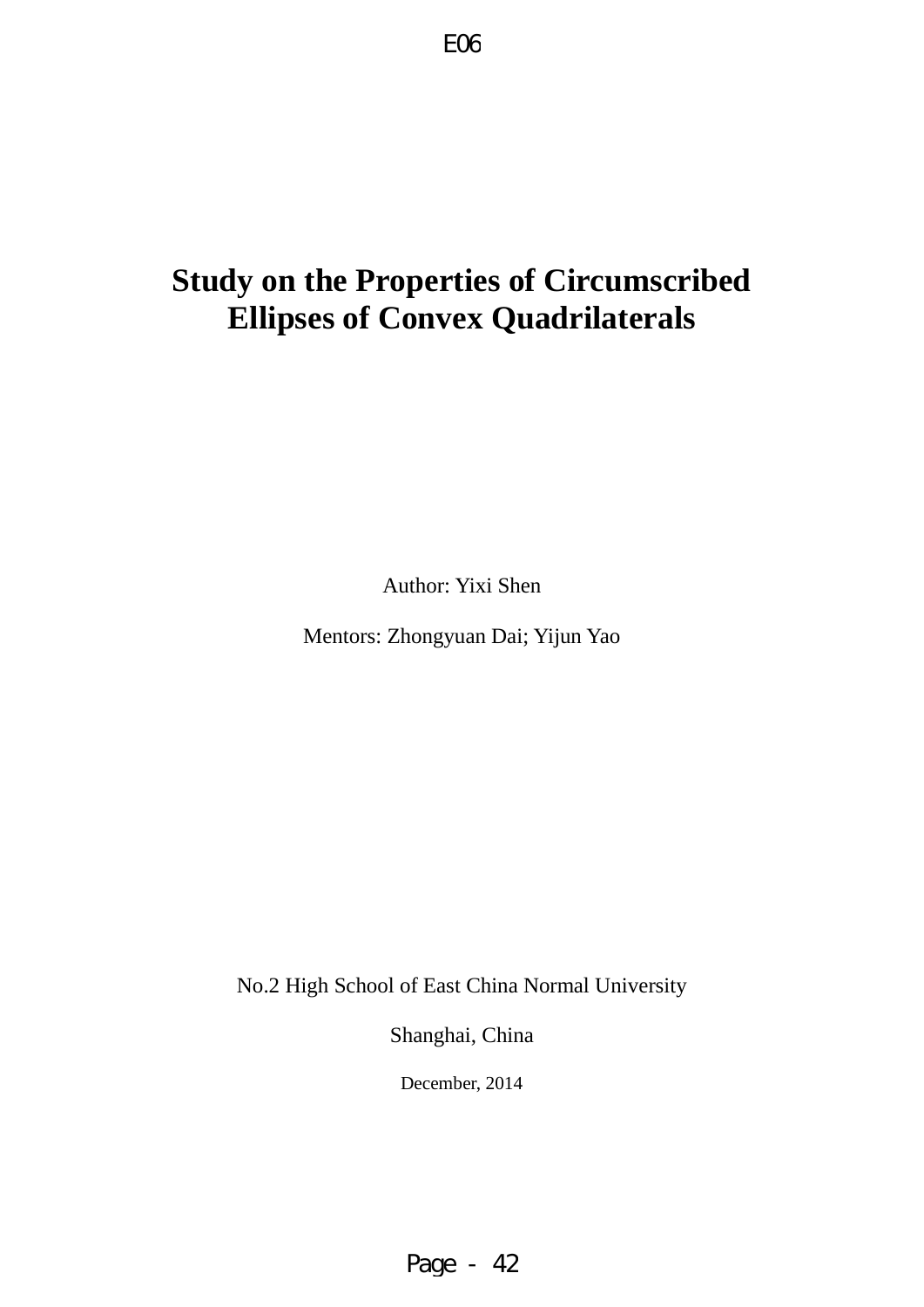# **Abstract**

In this paper, the author deals with the properties of circumscribed ellipses of [convex](app:ds:convex) [quadrilaterals](app:ds:quadrilateral), using tools of parallel projective transformation and analytic geometry. And the procedures of research are always from the particular to the general. Moreover, for the sake of integrity, the author also studies the cases of the other two kinds of conics and concave quadrilaterals.

The main research conclusions are as follows:

- 1. Give a new geometric proof of the existence of circumscribed ellipses of convex quadrilaterals.
- 2. Figure out the coverage area of the circumscribed conics respectively, which equally means to divide the plane where a convex quadrilateral is located into three parts: con-elliptic, con-parabolic and con-hyperbolic with the four vertexes of the quadrilateral.
- 3. Figure out the locus of the center of circumscribed conics, both of convex quadrilaterals and concave quadrilaterals.
- 4. Figure out the minimal area of circumscribed ellipse of convex quadrilaterals.

Through the research, the author has insight into the innate connection of conic sections as well as a taste of the beauty and harmony of geometry.

**Key words:** [Convex](app:ds:convex) [Quadrilateral,](app:ds:quadrilateral) Circumscribed Ellipse, Parallel Projective Transformation, Conic Section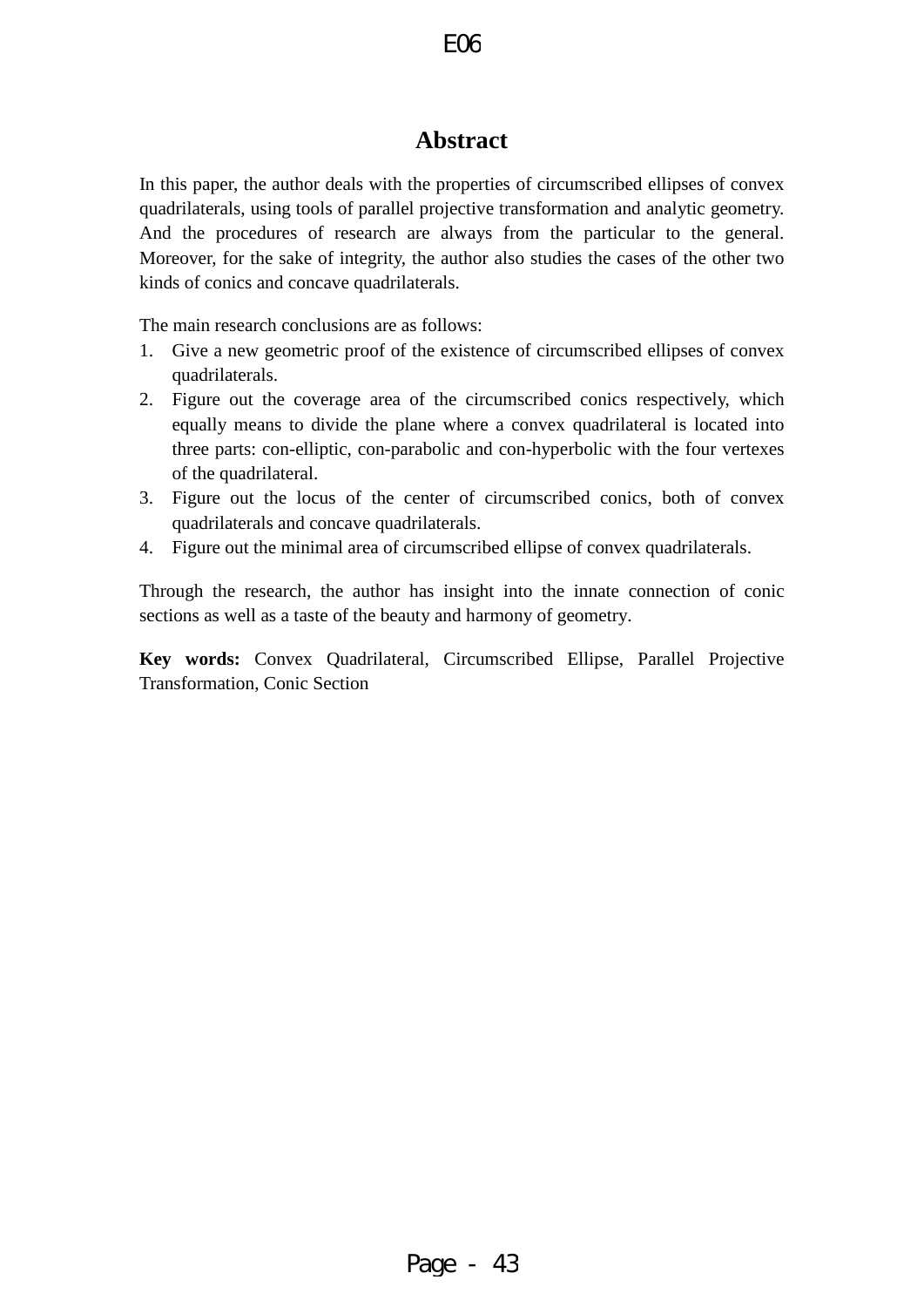# **Contents**

| 2. The Existence of Circumscribed Ellipses of Convex Quadrilaterals3      |
|---------------------------------------------------------------------------|
|                                                                           |
|                                                                           |
|                                                                           |
|                                                                           |
|                                                                           |
|                                                                           |
|                                                                           |
|                                                                           |
|                                                                           |
|                                                                           |
| Drawing Method of the Minimal Circumscribed Ellipse of a Parallelogram 22 |
|                                                                           |
|                                                                           |
|                                                                           |
|                                                                           |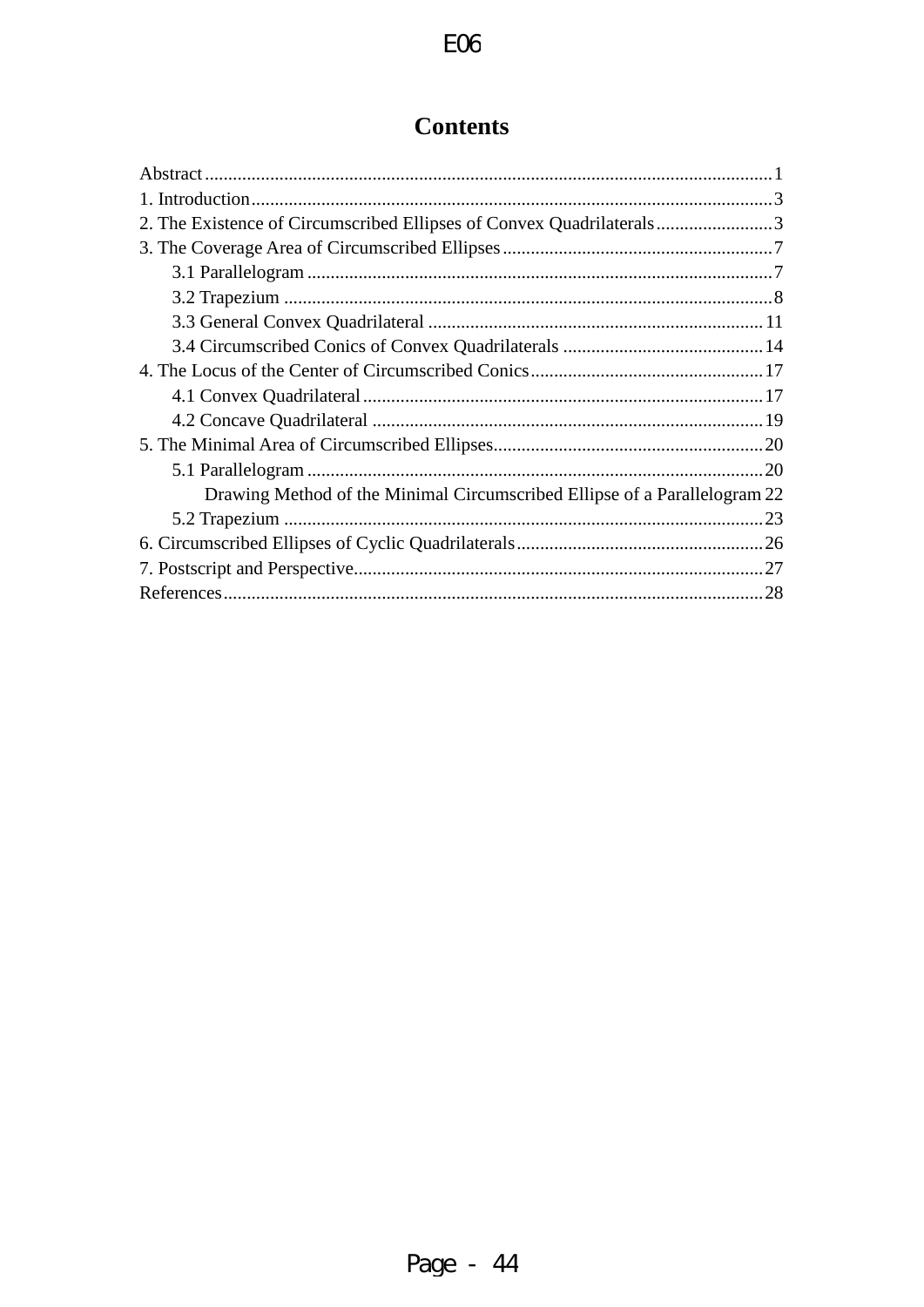# <span id="page-3-0"></span>**1. Introduction**

In plane geometry, work on four concyclic points is very sufficient, and there is a series of well-known nice conclusions, such as the judgment theorem, Ptolemy theorem. However, work on circumscribed ellipses of convex quadrilaterals is relatively deficient, so this paper hopes to make up for the shortage of this aspect and enrich knowledge about circumscribed ellipses of convex quadrilaterals.

<span id="page-3-1"></span>In this paper, circles are defined as a special situation of ellipses, but lines are not.

# **2. The Existence of Circumscribed Ellipses of Convex Quadrilaterals**

As we all know, if four points form a concave quadrilateral or any three points of them are on a line, there is no ellipse crossing these four points. However, does any convex quadrilateral have circumscribed ellipses? The answer should be yes. Next, the paper will prove the existence of circumscribed ellipses of convex quadrilaterals.

**Theorem 1** *There exists circumscribed ellipses of any convex quadrilateral.*

*Proof* To reduce the randomicity of convex quadrilaterals, we first fix the three points of them, and the forth point can move within the area which is enclosed by rays AB, AC and side BC, and we define this area as **Area M (Fig. 1)**. Since any triangle has circumscribed ellipses, we can also describe **Theorem 1** as follow: *All circumscribed ellipses of* ∆*ABC can cover Area M.*



**Fig. 1** Area M of a scalene triangle

However, there is also much radomicity of

∆*ABC* , so we need to simplify the above proposition further. We draw the following lemma to achieve this aim.

**Lemma 1** *There exists a parallel projective transformation to make any scalene triangle become an isosceles triangle.* 

*Proof* Let ∆*ABC* be a scalene triangle and  $\Delta A'B'C$  be its projection on **Plane Q**. BB', CC' are both perpendicular to Plane Q **(Fig. 2)**.

<sup>∵</sup>*AB'=AC'*

∴ $\overline{AB} \cos \angle BAB' = \overline{AC} \cos \angle CAC'$ 

So it just needs to meet the following condition



**Fig. 2** Proof of Lemma 1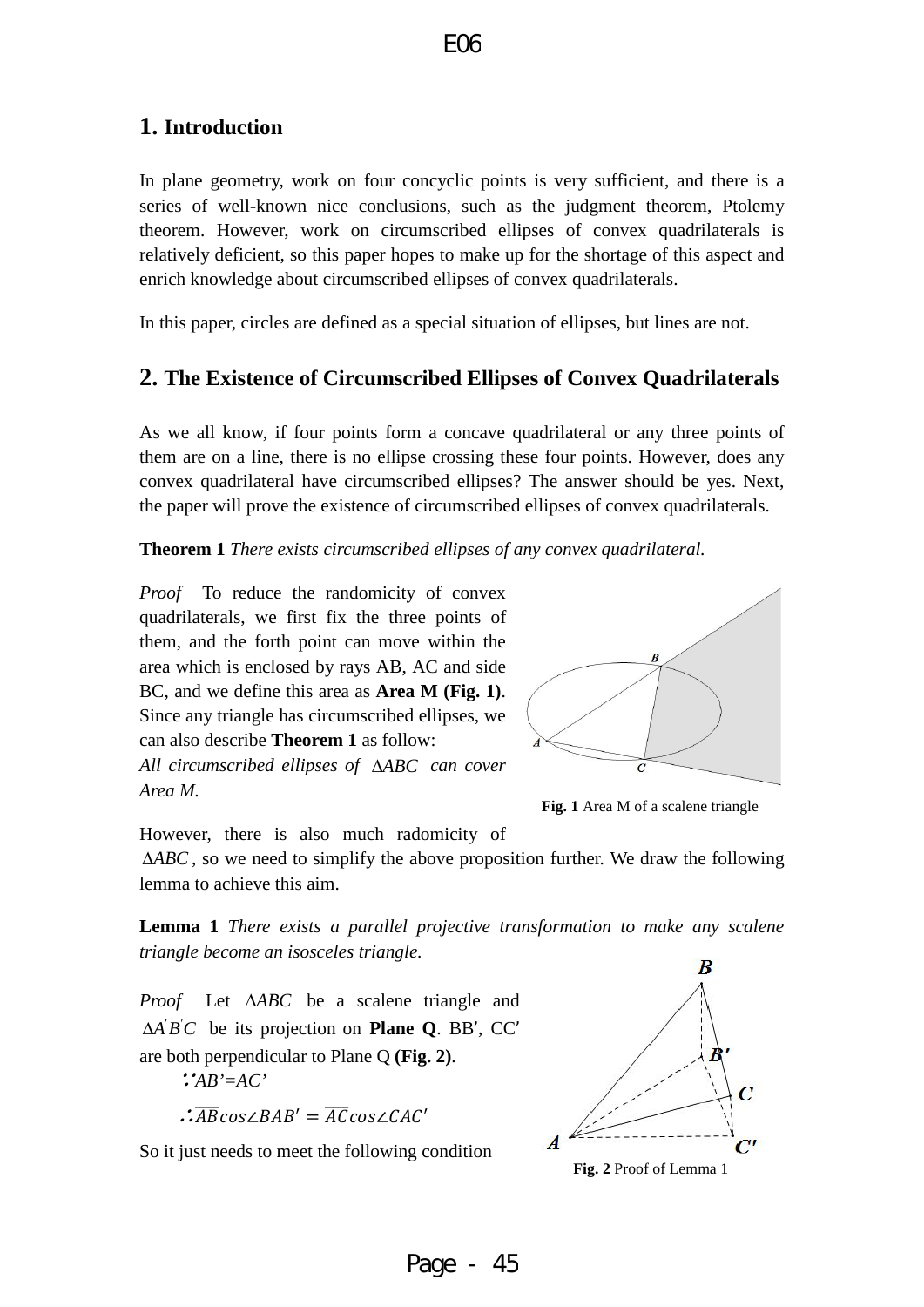E06

$$
\frac{cos\angle BAB'}{cos\angle CAC'} = \frac{\overline{AC}}{\overline{AB}}
$$

At the same time, Area M of Δ*ABC* is projected to be Area M of Δ*A'B'C*, and the circumscribed ellipses of ∆*ABC* are projected to be the circumscribed ellipses of  $\mathcal{A} \mathcal{B} \mathcal{C}^{[2]}$ .

Therefore, we just need to prove that *when* ∆*ABC is an isosceles triangle, all circumscribed ellipses of* ∆*ABC can cover Area M.*

We assume  $AB = AC$ . Set up a rectangular coordinate system in which A is the origin and *B, C* are symmetric about *x axis* (**Fig. 3**). First, we check the situation where one of the main diameters of the circumscribed ellipses of ∆*ABC* is coincide with *x axis*.



In this case, the equation of the circumscribed ellipses is

**Fig. 3** Set up a rectangular coordinate system for an isosceles triangle

$$
Ax^2 + Cy^2 + 2Dx = 0\tag{1}
$$

Let  $B(x_1, y_1)$ , and  $C(x_1, -y_1)$ ;  $D(x_2, y_2)$  is a point in Area M and it is also above the *x axis*. So we have

$$
x_2 > x_1 > 0
$$
,  $y_1 > 0$ ,  $y_2 \ge 0$ ,  $\frac{y_2}{x_2} < \frac{y_1}{x_1}$ .

Since the ellipses cross A, B, C, D, we can write down the equations

$$
\begin{cases} x_1^2 A + y_1^2 C + 2x_1 D = 0\\ x_2^2 A + y_2^2 C + 2x_2 D = 0. \end{cases}
$$

Then we can get

$$
\begin{cases} A = \frac{2(x_1y_2^2 - x_2y_1^2)}{x_2^2y_1^2 - x_1^2y_2^2}D \\ C = \frac{2x_1x_2(x_1 - x_2)}{x_2^2y_1^2 - x_1^2y_2^2}D \end{cases}
$$

We might as well assume  $D > 0$ , so  $C < 0$ . When 2 2  $\sim$   $\lambda_2$ 2  $\lambda_1$   $\lambda_1$  $y_2^2$  *x*  $y_1^2$  x  $\langle \frac{x_2}{x_1}, \ A \langle 0.$ 

For a general quadratic equation in two variable

### Page - 46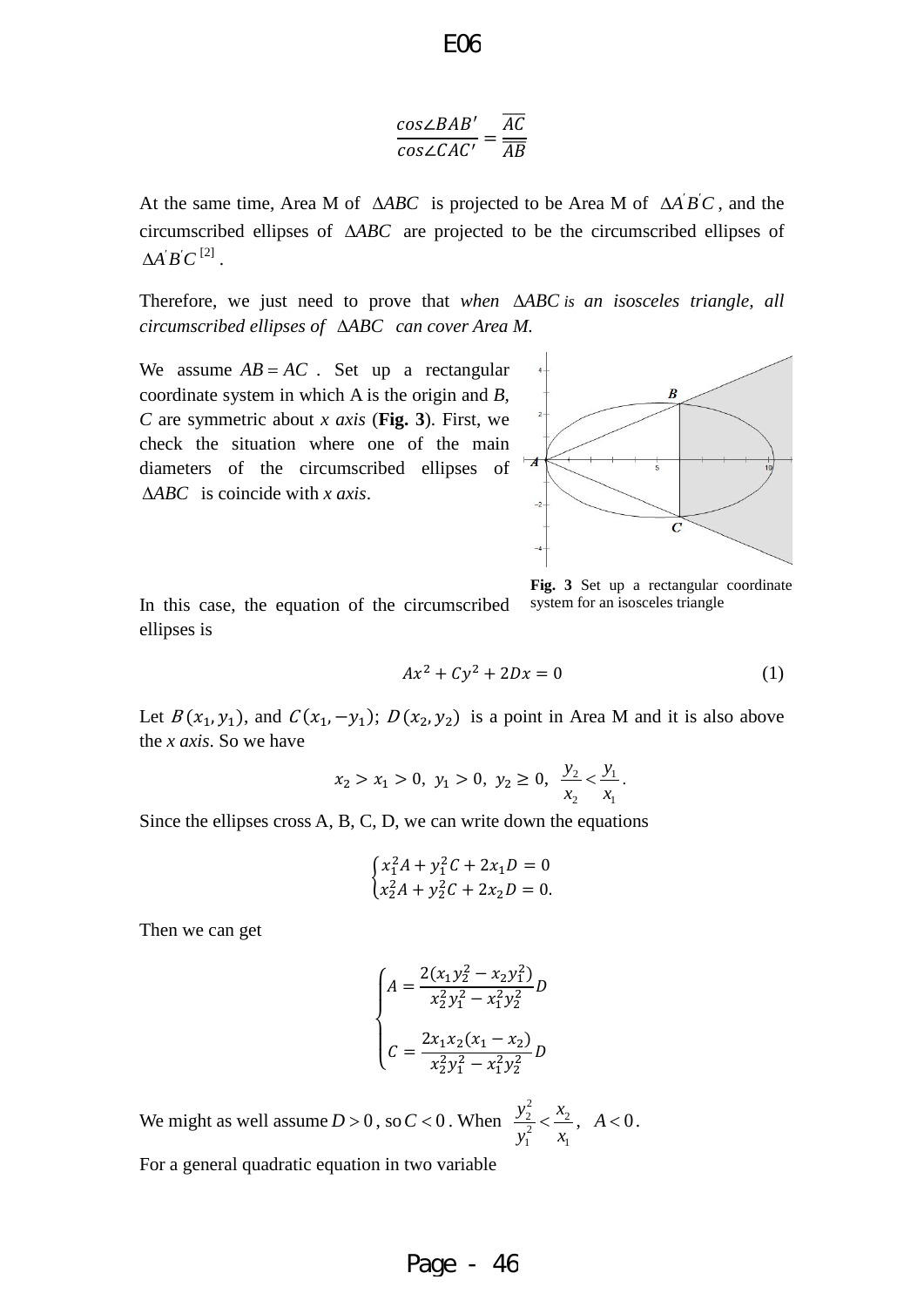E06

$$
Ax^2 + 2Bxy + Cy^2 + 2Dx + 2Ey + F = 0,
$$

we can use the following three discriminants to determine the locus of the equation:

$$
I_1 = A + C, \t I_2 = AC - B^2,
$$
  

$$
I_3 = \begin{vmatrix} A & B & D \\ B & C & E \\ D & E & F \end{vmatrix}.
$$
 (2)

If and only if  $I_2 > 0$  and  $I_3 \cdot I_1 < 0$ , the locus is an ellipse.

For the equation (1), we can get the three discriminants:

$$
I_1 = A + C < 0, \ I_2 = AC > 0, \ I_3 = -CD^2 > 0.
$$

Therefore, the locus of the equation (1) is an ellipse.

In conclusion, when 2  $\frac{2}{2}$   $\frac{\lambda_2}{2}$ 2  $\mathbf{1}$   $\mathbf{A}_1$  $y_2^2$  x  $y_1^2$  x  $\langle \frac{x_2}{x_1} \rangle$ , the circumscribed ellipses of ∆*ABC* whose one of the main diameters is coincide with *x axis* cross *D* (**Fig. 4**).



**Fig. 4** The circumscribed ellipses of  $\triangle ABC$  whose one of the main diameters is coincide with *x axis* can cover the shaded part

Next we check the situation where  $\frac{y_2}{y_1} < \frac{x_2}{x_1} < \frac{y_2^2}{y_1^2}$  $y_2$   $x_2$   $y$  $y_1$   $x_1$   $y_2$  $\langle \frac{x_2}{x_1}, \frac{y_2}{x_2}, \text{ We define the range of } D \text{ that meet }$ 

the inequation as **Area N**, which is in Area M. In this case, the equation of the circumscribed ellipses of ∆*ABC* is

$$
Ax^{2} + 2Bxy + Cy^{2} + 2Dx + 2Ey = 0.
$$
 (3)

Since Area N is symmetrical with *x axis*, we just need to discuss the situation where *D* is above *x axis*. So we have

$$
x_2 > x_1 > 0, y_1 > 0, y_2 > 0.
$$

Since the ellipses cross A, B, C, D, we can write down the equations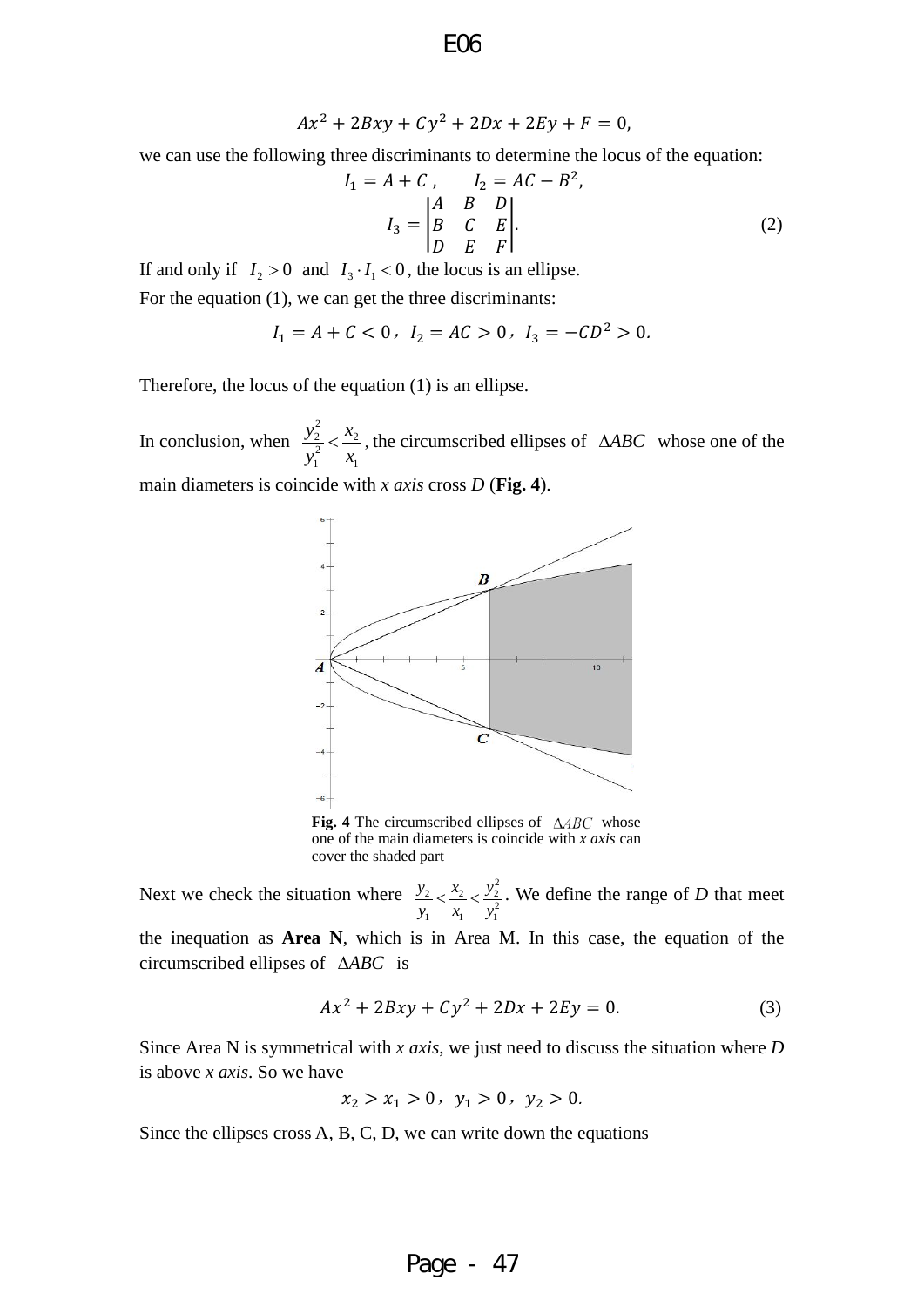$$
\begin{cases}\nx_1^2A + 2x_1y_1B + y_1^2C + 2x_1D + 2y_1E = 0 \\
x_1^2A - 2x_1y_1B + y_1^2C + 2x_1D - 2y_1E = 0 \\
x_2^2A + 2x_2y_2B + y_2^2C + 2x_2D + 2y_2E = 0\n\end{cases}
$$

Then we can get

$$
\begin{cases}\nA = \frac{2(x_1y_2^2 - x_2y_1^2)D + 2y_1^2y_2\frac{x_2 - x_1}{x_1}E}{x_2^2y_1^2 - x_1^2y_2^2} \\
B = -\frac{1}{x_1}E \\
C = -\frac{2x_1(x_2 - x_1)(x_2D + y_2E)}{x_2^2y_1^2 - x_1^2y_2^2}\n\end{cases}
$$

We might as well assume  $D > 0$ . From 2 2  $\sim$   $x_2$   $\sim$   $y_2$ 2  $1 \quad \lambda_1 \quad \lambda_1$  $y_2$   $x_2$   $y$  $y_1$   $x_1$   $y$  $\langle \frac{x_2}{x_1} \rangle \langle \frac{y_2}{y_2} \rangle$  we can get

$$
-\frac{x_1y_2^2 - x_2y_1^2}{y_1^2y_2\frac{x_2 - x_1}{x_1}} > -\frac{x_2}{y_2},
$$

so

$$
-\frac{x_1y_2^2 - x_2y_1^2}{y_1^2y_2\frac{x_2 - x_1}{x_1}}D > E > -\frac{x_2}{y_2}D.
$$

Here,  $A < 0$ ,  $C < 0$ , so

$$
I_1 = A + C < 0, \quad I_3 = \begin{vmatrix} A & B & D \\ B & C & E \\ D & E & F \end{vmatrix} = -\frac{2}{x_1}DE^2 - CD^2 - AE^2 > 0.
$$

Therefore, the locus of equation (3) is an ellipse as long as variable *D*, *E* satisfy the condition that  $I_2 = AC - B^2 > 0$ .

Last we check the situation where 2  $\frac{2}{2} - \frac{y_2}{x_1}$ 2  $1 \quad y_1$  $\frac{x_2}{x_1} = \frac{y_2^2}{y_1^2}$ . In this case,  $\overline{\phantom{a}}$  $\overline{\phantom{a}}$  $\frac{1}{2}$  $\vert$  $\overline{a}$  $A=$  $2y_1^2y_2\frac{x_2-x_1}{x_1}$  $\frac{1}{1}E$  $x_2^2y_1^2 - x_1^2y_2^2$  $=-\frac{1}{r}$  $\overline{1}$ E  $=-\frac{2x_1(x_2-x_1)(x_2D+y_2E)}{x_1^2x_2^2-x_1^2x_2^2}$  $x_1^2y_1^2 - x_1^2y_2^2$ .

From  $I_2 = AC - B^2 > 0$  we can get  $AC > 0$ . We might as well assume  $D > 0$ , so

$$
-\frac{x_2}{y_2}D < E < 0
$$

and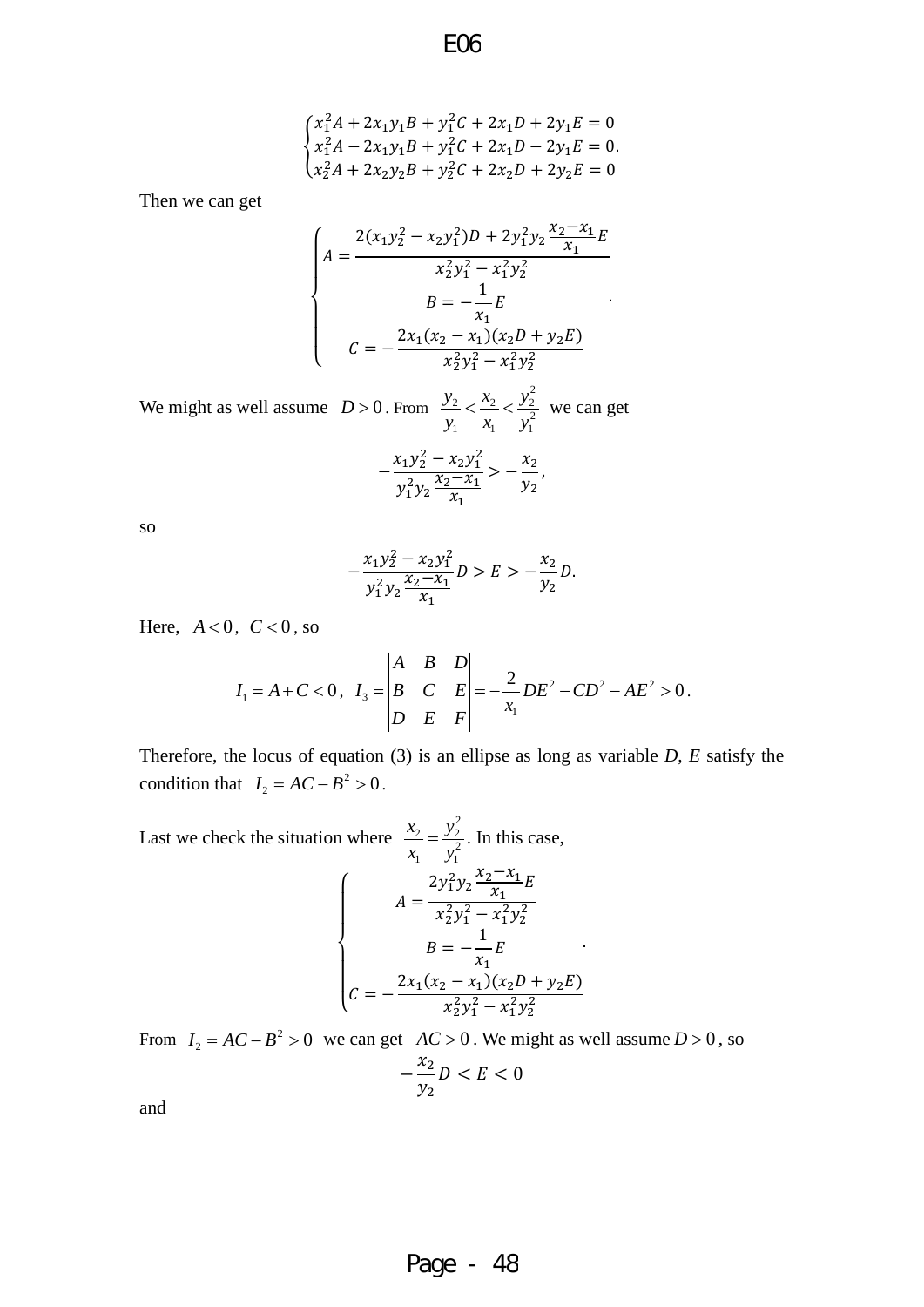$$
I_1 = A + C < 0, \quad I_3 = \begin{vmatrix} A & B & D \\ B & C & E \\ D & E & F \end{vmatrix} = -\frac{2}{x_1}DE^2 - CD^2 - AE^2 > 0.
$$

Therefore, the locus of equation (3) is an ellipse as long as variable *D*, *E* satisfy the condition that  $I_2 = AC - B^2 > 0$ .

Now we can prove that all circumscribed ellipses of ∆*ABC* can cover Area M. In the other words, we can prove **Theorem 1**.

### <span id="page-7-0"></span>**3. The Coverage Area of Circumscribed Ellipses**

In the second chapter, this paper proves that the necessary and sufficient condition for four con-elliptic points is that they can form a convex quadrilateral. Then what about five points on the same ellipse? When four of them are fixed, this problem can also be equally described as the coverage area of the circumscribed ellipse of a convex quadrilateral.

### <span id="page-7-1"></span>**3.1 Parallelogram**

When studying this problem, we begin with a simple and special one, which is the coverage area of the circumscribed ellipse of a parallelogram. Due to the fact that any parallelogram can be an oblique section of a column with a square bottom (Since the ratio between line segments is certain in a parallel projection, the two diagonals bisecting each other can make it), we can go a step further and change it into a more simple and special case, which is known as a square, by using the powerful tool of parallel projective transformation.

Set up a rectangular coordinate system in which A is the origin and the axes are parallel to the sides of the square (**Fig. 5**). Set *B*  $(x_0, x_0)$ , and the circumscribed ellipses are expressed by

$$
\frac{x^2}{a^2} + \frac{y^2}{b^2} = 1.
$$

Set the ellipse crosses the fifth point *E*   $(x_1, y_1)$ , and we have

$$
\begin{cases} \frac{x_0^2}{a^2} + \frac{y_0^2}{b^2} = 1\\ \frac{x_1^2}{a^2} + \frac{y_1^2}{b^2} = 1. \end{cases}
$$



**Fig. 5** Set up a rectangular coordinate system for a square

So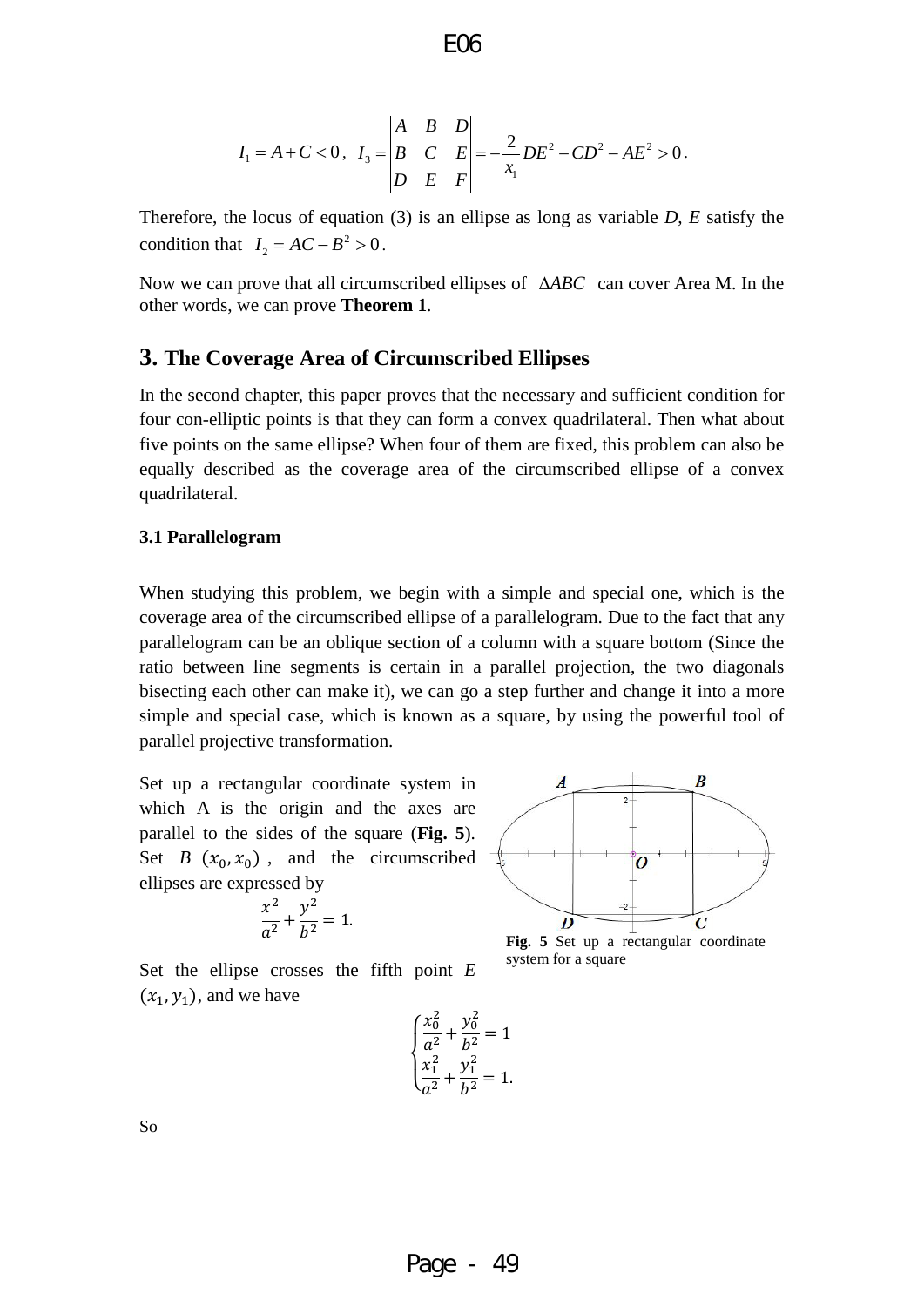$$
\begin{cases} a^2 = \frac{x_0^2 y_1^2 - x_1^2 y_0^2}{y_1^2 - y_0^2} > 0 \\ b^2 = \frac{x_0^2 y_1^2 - x_1^2 y_0^2}{x_0^2 - x_1^2} > 0. \end{cases}
$$

From the above inequations, we can get

$$
(x_1^2 - x_0^2)(y_1^2 - y_0^2) < 0.
$$

Therefore, the area of Point *E*, which also means the coverage area of the circumscribed ellipses of the square, is shown as the shaded part in **Fig. 6**.

Due to the fact that through parallel projective transformation, ellipses are still ellipses and squares change into any parallelograms $^{[2]}$ , the coverage area of the circumscribed ellipses of a parallelogram is shown as the shaded part in **Fig. 7**.



**Fig. 6** The coverage area of the circumscribed ellipses of a square is the shaded part



**Fig. 7** The coverage area of the circumscribed ellipses of a parallelogram is the shaded part

#### <span id="page-8-0"></span>**3.2 Trapezium**

As the research on parallelograms, we begin with the simpler and more special one, which is a isosceles trapezium.

Let the coordinates of the four vertexes of a isosceles trapezium are  $P_1(x_1, y_1)$ ,  $P_2(x_2, -y_1)$ ,  $P_3(-x_2, -y_1)$ ,  $P_4(-x_1, y_1)$  (**Fig. 8**). We might as well assume  $x_2 > x_1 > 0$ ,  $y_1 > 0$ . And the equations of the four sides are

$$
P_1 P_2: 2y_1 x + (x_2 - x_1) y - (x_1 + x_2) y_1 = 0
$$
  

$$
P_3 P_4: 2y_1 x - (x_2 - x_1) y + (x_1 + x_2) y_1 = 0
$$
  

$$
P_1 P_4: y - y_1 = 0
$$
  

$$
P_2 P_3: y + y_1 = 0
$$



**Fig. 8** Set up a rectangular coordinate system for an isosceles trapezium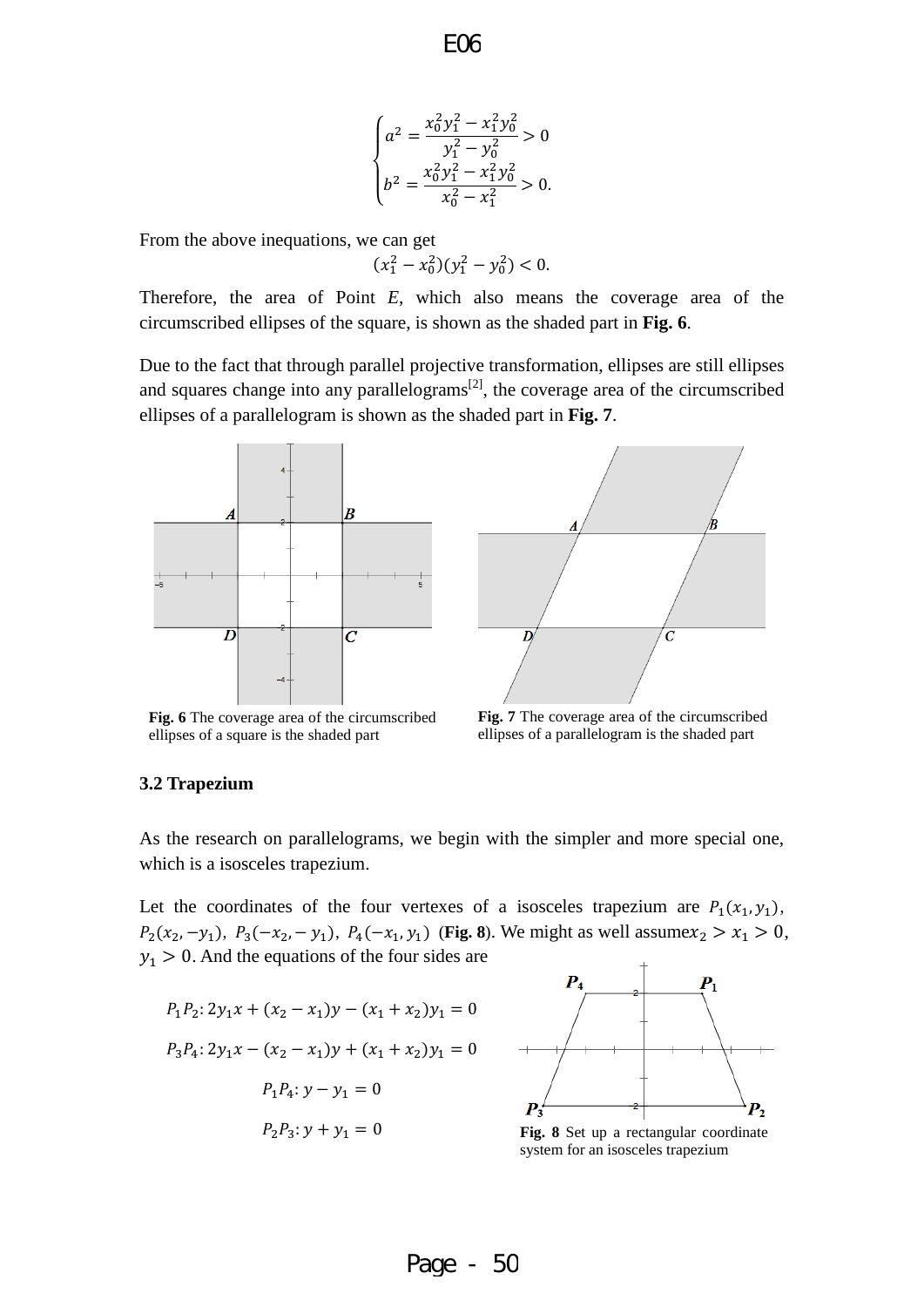From the theorems of analytic geometry, if four points $P_1$ ,  $P_2$ ,  $P_3$ ,  $P_4$  are given, the quadratic curve brunches crossing these four points can be expressed by

$$
[2y_1x + (x_2 - x_1)y - (x_1 + x_2)y_1][2y_1x - (x_2 - x_1)y + (x_1 + x_2)y_1] + m(y - y_1)(y + y_1) = 0
$$

After rearranging the above equation, we have the general quadratic equation

$$
4y_1^2x^2 + [m - (x_1 - x_2)^2]y^2 + 2(x_2^2 - x_1^2)y_1y - [m + (x_1 + x_2)^2]y_1^2 = 0.
$$
 (4)

Then plug the fifth point  $P_5(x_5, y_5)$  into equation (4), and we can get

$$
m = \frac{4y_1^2x_5^2 - (x_1 - x_2)^2y_5^2 + 2(x_2^2 - x_1^2)y_1y_5 - (x_1 + x_2)^2y_1^2}{y_1^2 - y_5^2}
$$
\n(5)

Plug equation (5) into equation (4) and rearrange it, and then we have the general quadratic equation

$$
4y_1x^2 + \frac{4y_1x_5^2 + 2(x_2^2 - x_1^2)y_5 - 2(x_2^2 + x_1^2)y_1}{y_1^2 - y_5^2}y^2 + 2(x_2^2 - x_1^2)y_1
$$

$$
-\frac{4y_1^2x_5^2 + 2(x_2^2 - x_1^2)y_1y_5 - 2(x_2^2 + x_1^2)y_5^2}{y_1^2 - y_5^2}y_1 = 0
$$

Since the locus of the above equation is an ellipse, we have an inequation for it by using the discriminant (2)

$$
I_2 = AC = 4y_1 \cdot \frac{4y_1x_5^2 + 2(x_2^2 - x_1^2)y_5 - 2(x_2^2 + x_1^2)y_1}{y_1^2 - y_5^2} > 0.
$$

Then, we get the result that when  $-y_1 < y_5 < y_1$ ,

$$
y_5 > \frac{2y_1}{x_2^2 - x_1^2} x_5^2 + \frac{x_2^2 + x_1^2}{x_2^2 - x_1^2} y_1 ;
$$

when  $y_5 < -y_1$  or  $y_5 > y_1$ ,

$$
y_5 < \frac{2y_1}{x_2^2 - x_1^2} x_5^2 + \frac{x_2^2 + x_1^2}{x_2^2 - x_1^2} y_1.
$$

And

$$
y = \frac{2y_1}{x_2^2 - x_1^2}x^2 + \frac{x_2^2 + x_1^2}{x_2^2 - x_1^2}y_1
$$

is the parabola crossing the four vertexes  $P_1(x_1, y_1)$ ,  $P_2(x_2, -y_1)$ ,  $P_3(-x_2, -y_1)$ ,  $P_4(-x_1, y_1)$ . Therefore, the coverage area is shown as the **light grey part** in **Fig. 9**. Besides, it is worth noting that the area enclosed by the parabola and Side  $P_1P_2$  or Side  $P_3P_4$  cannot be covered.

Next, we check  $I_1$  and  $I_3$  of the equation. As

$$
A = 4y_1 > 0, I_2 = AC - B^2 = AC > 0,
$$

we have

$$
C > 0
$$
, so  $I_1 = A + C > 0$ .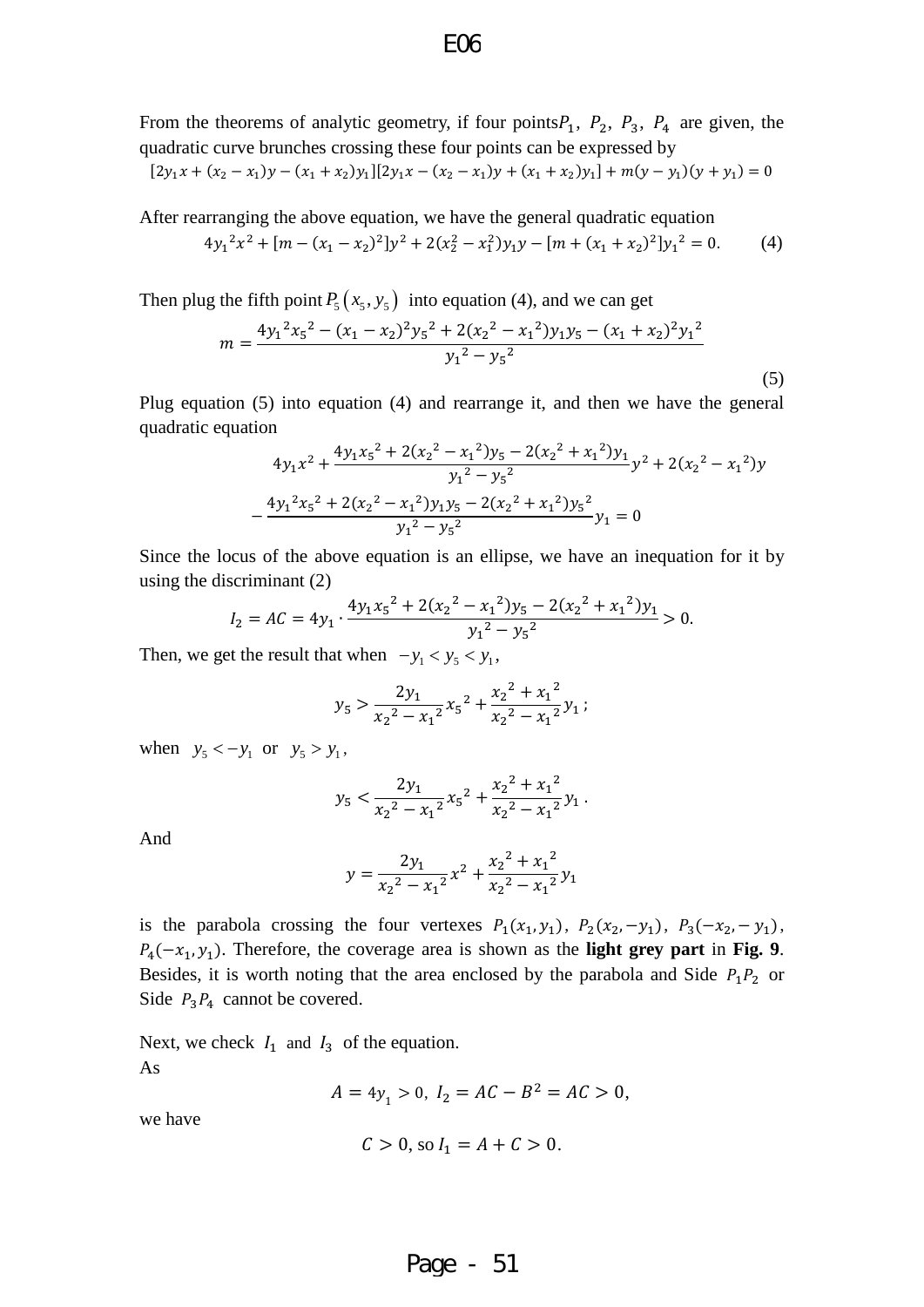To make  $I_1I_3 < 0$ , which is namely

$$
I_3 = \begin{vmatrix} A & B & D \\ B & C & E \\ D & E & F \end{vmatrix} = A(CF - E^2) < 0.
$$

We need to prove that

$$
CF - E^2 < 0.
$$

When  $-y_1 < y_5 < y_1$ , from

$$
y_5 > \frac{2y_1}{x_2^2 - x_1^2} x_5^2 + \frac{x_2^2 + x_1^2}{x_2^2 - x_1^2} y_1,
$$
  

$$
x_2 > x_1 > 0, y_1 > 0
$$

we have

$$
F = -2y_1 \frac{2y_1^2x_5^2 + (x_2^2 - x_1^2)y_1y_5 - (x_2^2 + x_1^2)y_5^2}{y_1^2 - y_5^2}
$$
  
< 
$$
< -2y_1 \frac{4y_1^2x_5^2 + (x_2^2 + x_1^2)(y_1^2 - y_5^2)}{y_1^2 - y_5^2} < 0.
$$

When  $y_5 < -y_1$  or  $y_5 > y_1$ , from

$$
y_5 < \frac{2y_1}{x_2^2 - x_1^2} x_5^2 + \frac{x_2^2 + x_1^2}{x_2^2 - x_1^2} y_1,
$$
  

$$
x_2 > x_1 > 0, y_1 > 0
$$

we have

$$
F = -2y_1 \frac{2y_1^2x_5^2 + (x_2^2 - x_1^2)y_1y_5 - (x_2^2 + x_1^2)y_5^2}{y_1^2 - y_5^2}
$$
  
< 
$$
< -2y_1 \frac{4y_1^2x_5^2 + (x_2^2 + x_1^2)(y_1^2 - y_5^2)}{y_1^2 - y_5^2} < 0.
$$

Hence, when  $P_5$  is in the light grey part shown in **Fig. 9**, we always have  $F < 0$ .

Then we get 
$$
CF - E^2 < 0
$$
, so  $I_3 = \begin{vmatrix} A & B & D \\ B & C & E \\ D & E & F \end{vmatrix} = A(CF - E^2) < 0$ .

Now we can prove that the coverage area of the circumscribed ellipses of the isosceles trapezium is the **light grey part** in **Fig. 9**.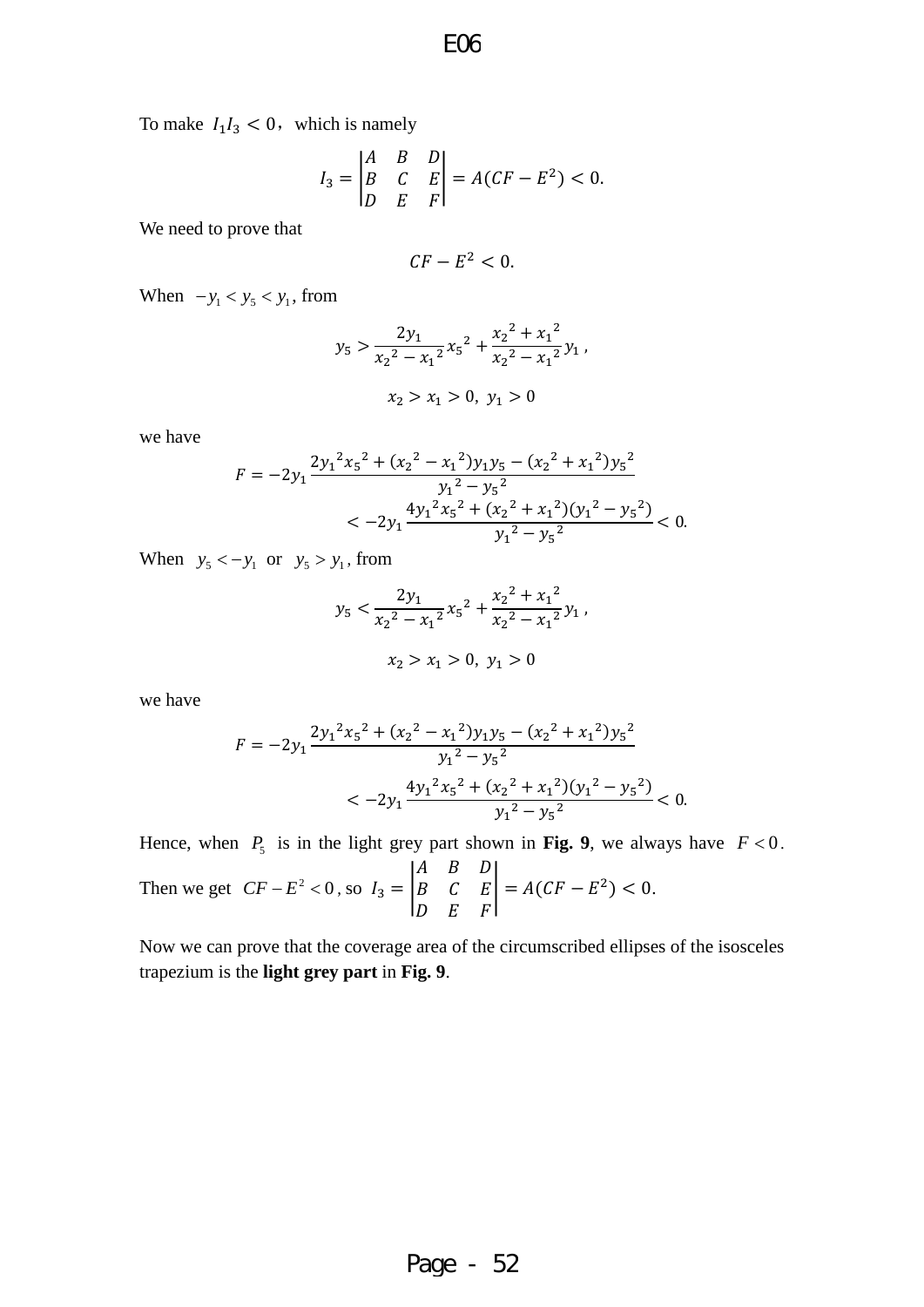Due to the fact that parallelism does not change through parallel projective transformation[2], the coverage area of circumscribed ellipses of trapezium is shown as the **light grey part** in **Fig. 10**.



**Fig. 9** The coverage area of the circumscribed ellipses of an isosceles trapezium is the light grey part



**Fig. 10** The coverage area of the circumscribed ellipses of a trapezium is the light grey part

#### <span id="page-11-0"></span>**3.3 General Convex Quadrilateral**

From the discussion about the coverage area of the circumscribed ellipses of the two kinds of special convex quadrilaterals above, we found that when a pair of opposite sides are parallel, the boundary of the coverage area takes place on the parallel lines where the two sides are located; on the other hand, when the two opposite sides are not parallel, the boundary is the parabola crossing its four vertexes. In this case, the parallel lines can be regarded as a degenerated form of a parabola. Therefore, we guess that for a general convex quadrilateral whose opposite side are both not parallel, the boundaries of its coverage area are two parabolas crossing its four vertexes. Next, we will prove the guess.

Let the coordinates of the four vertexes of a general convex quadrilateral are  $P_1(x_1, y_1)$ ,

$$
P_2(x_2,0), P_3(0,0), P_4(x_4, y_4)
$$
 (Fig. 11).  $(y_1 \neq y_4, \frac{y_4}{x_4} \neq \frac{y_1}{x_1 - x_2})$ 

Using the same procedure as in Chapter 3.2, we first list the equations of the four sides

$$
P_1 P_2: y_1 x + (x_2 - x_1) y - x_2 y_1 = 0,
$$
  

$$
P_3 P_4: y_4 x - x_4 y = 0,
$$

$$
P_1P_4: (y_1 - y_4)x - (x_1 - x_4)y - x_4y_1 + y_4x_1 = 0,
$$

$$
P_2P_3: y=0.
$$



**Fig. 11** Set up a rectangular coordinate system for a general convex quadrilateral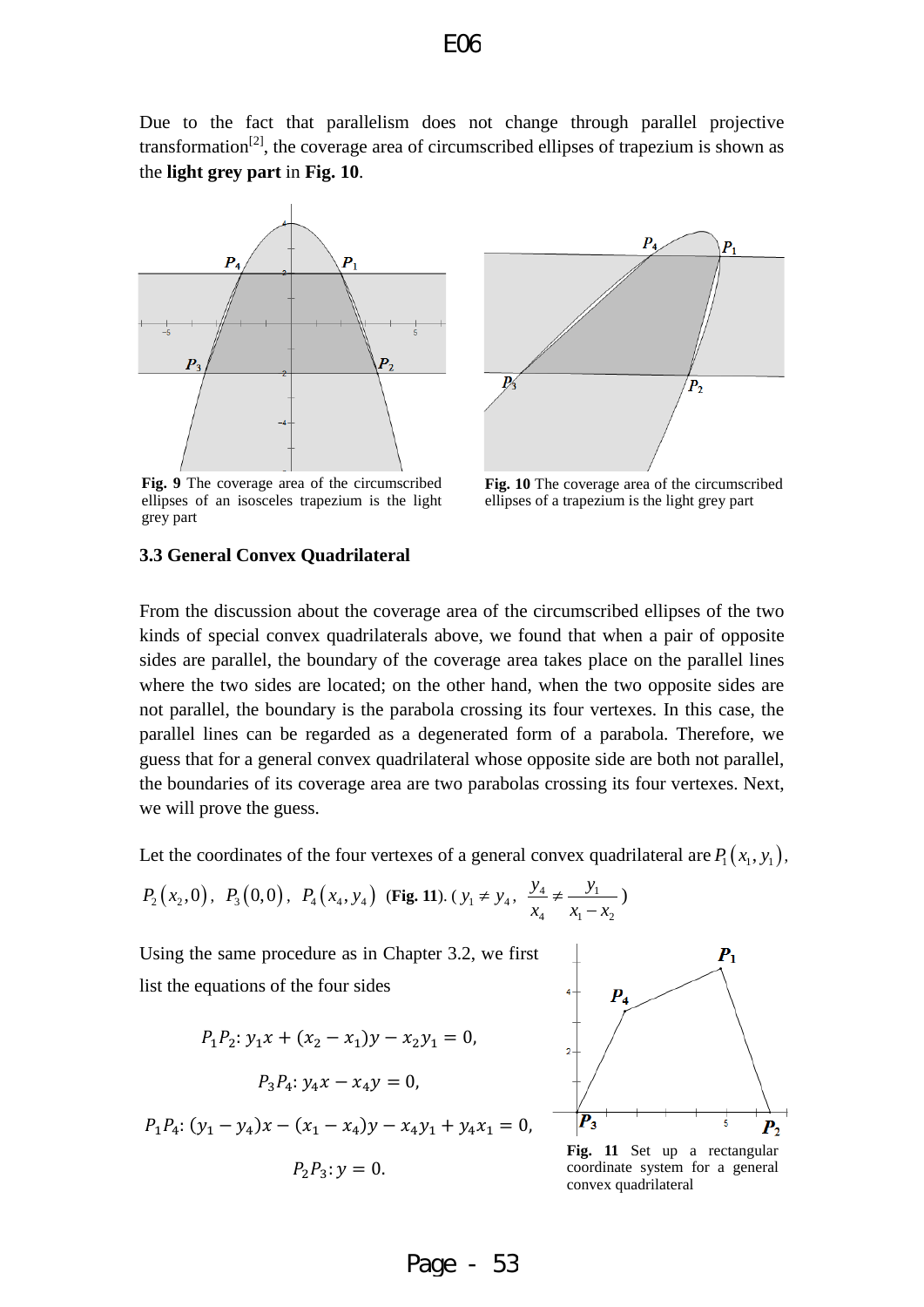Then, the quadratic curve brunches crossing these four points can be expressed by

$$
[y_1x + (x_2 - x_1)y - x_2y_1](y_4x - x_4y) + my[(y_1 - y_4)x - (x_1 - x_4)y - x_4y_1 + y_4x_1] = 0
$$

After rearranging the above equation, we have the general quadratic equation

$$
y_1 y_4 x^2 + [-x_4 y_1 - y_4 x_1 + y_4 x_2 + m(y_1 - y_4)]xy + [x_4 (x_1 - x_2) - m(x_1 - x_4)]y^2
$$
  

$$
-x_2 y_1 y_4 x + [x_2 x_4 y_1 + m(-x_4 y_1 + y_4 x_1)]y = 0.
$$
 (6)

Then plug the fifth point  $P_5(x_5, y_5)$  into equation (6), and we can get

$$
m = -\frac{[y_1x_5 + (x_2 - x_1)y_5 - x_2y_1][y_4x_5 - x_4y_5]}{y_5[(y_1 - y_4)x_5 - (x_1 - x_4)y_5 - x_4y_1 + y_4x_1]}
$$
\n(7)

Since the locus of the equation (6) is an ellipse, we have an inequation for it by using the discriminant (2)

$$
I_2 = y_1 y_4 [x_4(x_1 - x_2) - m(x_1 - x_4)] - \frac{1}{4} [-x_4 y_1 - y_4 x_1 + y_4 x_2 + m(y_1 - y_4)]^2 > 0
$$

Namely, we have

$$
(y_1 - y_4)^2 m^2 + [2(-x_4y_1 - y_4x_1 + y_4x_2)(y_1 - y_4) + 4y_1y_4(x_1 - x_4)]
$$
  
+ 
$$
(-x_4y_1 - y_4x_1 + y_4x_2)^2 - 4y_1y_4x_4(x_1 - x_2) < 0
$$
 (8)

Since  $y_1 \neq y_4$ , inequation (8) is a quadratic one of *m*. If the inequation has no solution, there exists no circumscribed ellipse of the convex quadrilateral. However, in Chapter 2 we have proved that there exists circumscribed ellipse of any convex quadrilateral, from which we can release the controversial result. Therefore, inequation (8) must have solution.

As the coefficient of the quadratic term  $(y_1 - y_4)^2 > 0$ , we can assume the solution of inequation (8) is  $k_1 < m < k_2$ .

When  $m = k_1$ ,  $k_2$ , the left side of inequation (8) equals zero, which namely means  $I_2 = 0.$ 

Since

$$
\frac{y_4}{x_4} \neq \frac{y_1}{x_1 - x_2},
$$

the constant term

$$
(-x_4y_1 - y_4x_1 + y_4x_2)^2 - 4y_1y_4x_4(x_1 - x_2) \neq 0.
$$

Hence,  $k_1, k_2 \neq 0$ . Plug equation (7) into  $k_1 < m < k_2$ , we have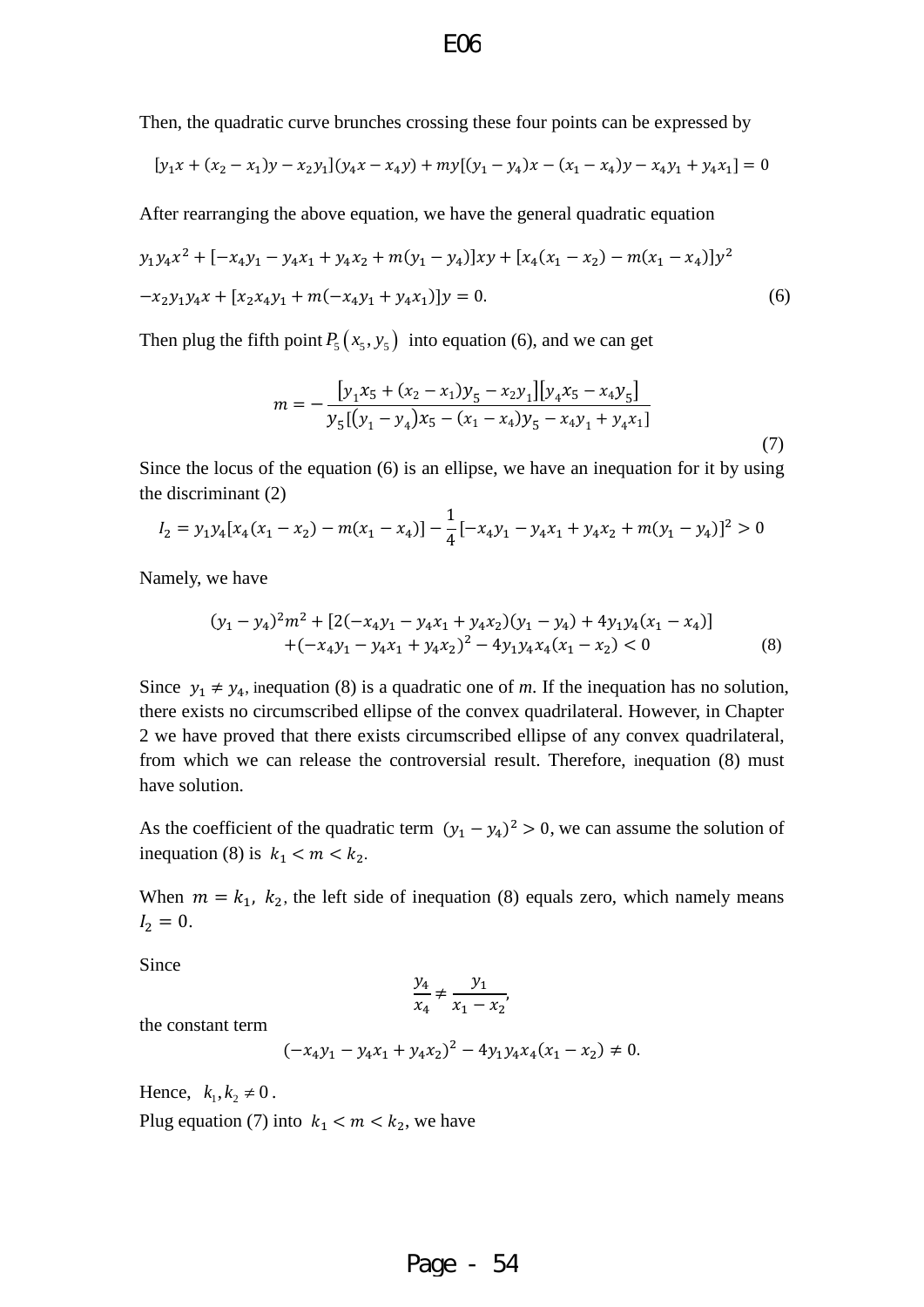$$
k_1 < -\frac{[y_1x_5 + (x_2 - x_1)y_5 - x_2y_1][y_4x_5 - x_4y_5]}{y_5[(y_1 - y_4)x_5 - (x_1 - x_4)y_5 - x_4y_1 + y_4x_1]} < k_2.
$$

When

$$
y_5[(y_1 - y_4)x_5 - (x_1 - x_4)y_5 - x_4y_1 + y_4x_1] > 0,
$$

which means  $P_5$  is above  $P_1P_4$  or below  $P_2P_3$ ,

we have

$$
[y_1x_5 + (x_2 - x_1)y_5 - x_2y_1][y_4x_5 - x_4y_5] + k_1y_5[(y_1 - y_4)x_5 - (x_1 - x_4)y_5 - x_4y_1 + y_4x_1] < 0
$$
\n(9)

$$
[y_1x_5 + (x_2 - x_1)y_5 - x_2y_1][y_4x_5 - x_4y_5] + k_2y_5[(y_1 - y_4)x_5 - (x_1 - x_4)y_5 - x_4y_1 + y_4x_1] > 0
$$
\n(10)

Since

 $[y_1 x_5 + (x_2 - x_1) y_5 - x_2 y_1](y_4 x_5 - x_4 y_5) + m y_5[(y_1 - y_4) x_5 - (x_1 - x_4) y_5 - x_4 y_1 + y_4 x_1] = 0$ is the quadratic curve crossing  $P_1$ ,  $P_2$ ,  $P_3$ ,  $P_4$ . And when  $m = k_1$ ,  $k_2$ ,  $I_2 = 0$ . Hence, the left side of inequation (9), (10) represent the two parabolas crossing  $P_1$ ,  $P_2$ ,  $P_3$ ,  $P_4$ . In the other words,  $P_5$  is in the parabola whose equation is  $[y_1 x_5 + (x_2 - x_1) y_5 - x_2 y_1](y_4 x_5 - x_4 y_5) + k_1 y_5[(y_1 - y_4) x_5 - (x_1 - x_4) y_5 - x_4 y_1 + y_4 x_1] = 0;$ and  $P_5$  is also out of the parabola whose equation is  $[y_1 x_5 + (x_2 - x_1) y_5 - x_2 y_1](y_4 x_5 - x_4 y_5) + k_2 y_5[(y_1 - y_4) x_5 - (x_1 - x_4) y_5 - x_4 y_1 + y_4 x_1] = 0.$ 

It is worth mentioning that since  $I_2 = 0$  is a quadratic equation of m, it has only two roots, which means there are only two parabolas crossing the four vertexes of the convex quadrilateral.

Using the same argument, when

 $y_5[(y_1 - y_4)x_5 - (x_1 - x_4)y_5 - x_4y_1 + y_4x_1] < 0$ , which means  $P_5$  is between  $P_1P_4$  and  $P_2P_3$ , we have

$$
[y_1x_5 + (x_2 - x_1)y_5 - x_2y_1][y_4x_5 - x_4y_5] + k_1y_5[(y_1 - y_4)x_5 - (x_1 - x_4)y_5 - x_4y_1 + y_4x_1] > 0
$$

$$
[y_1x_5 + (x_2 - x_1)y_5 - x_2y_1][y_4x_5 - x_4y_5] + k_1y_5[(y_1 - y_4)x_5 - (x_1 - x_4)y_5 - x_4y_1 + y_4x_1] < 0
$$

So  $P_5$  is out of the parabola whose equation is  $[y_1 x_5 + (x_2 - x_1) y_5 - x_2 y_1](y_4 x_5 - x_4 y_5) + k_1 y_5[(y_1 - y_4) x_5 - (x_1 - x_4) y_5 - x_4 y_1 + y_4 x_1] = 0;$ and  $P_5$  is also in the parabola whose equation is  $[y_1 x_5 + (x_2 - x_1) y_5 - x_2 y_1](y_4 x_5 - x_4 y_5) + k_2 y_5[(y_1 - y_4) x_5 - (x_1 - x_4) y_5 - x_4 y_1 + y_4 x_1] = 0.$ 

### Page - 55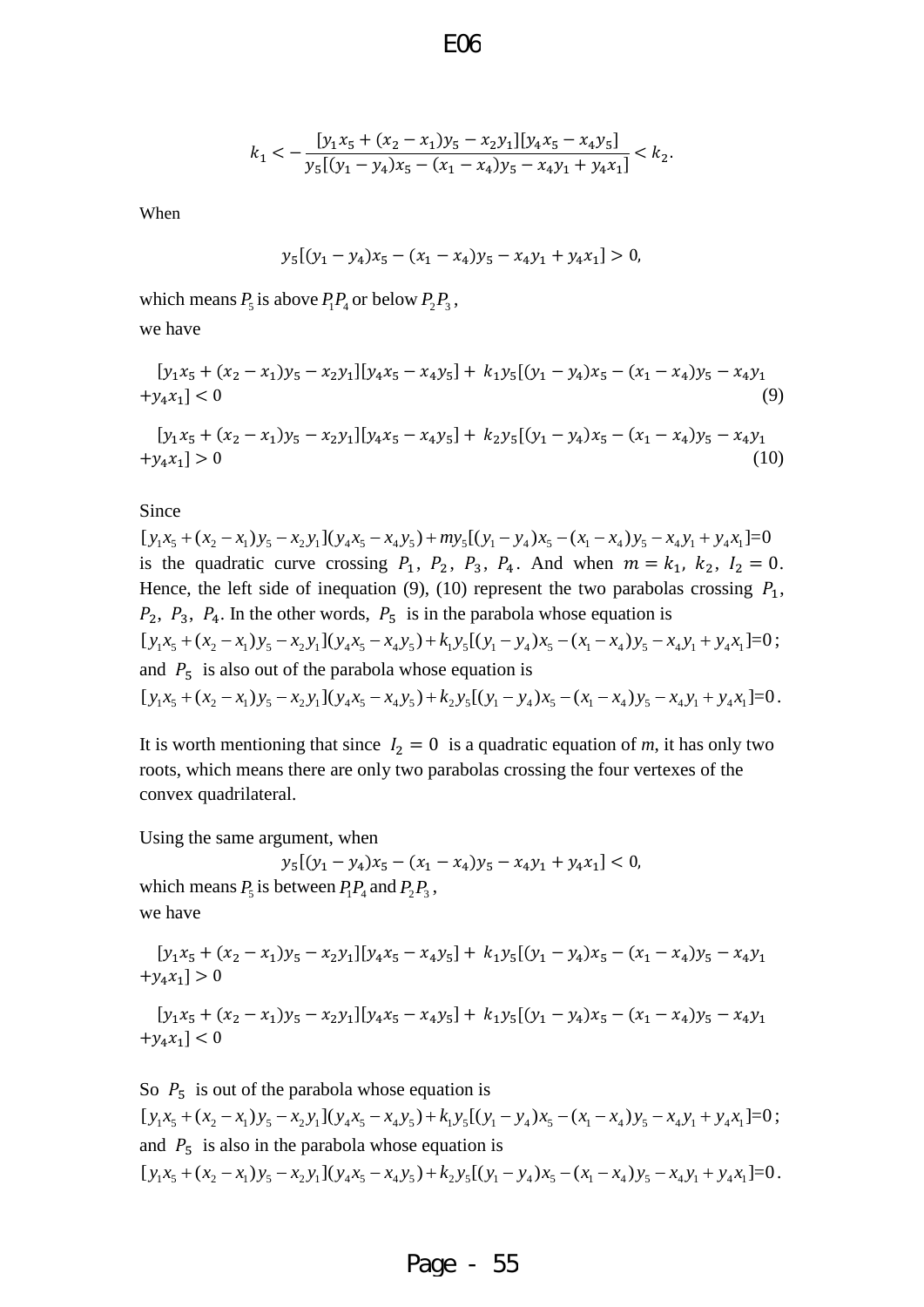In conclusion, the coverage area of circumscribed ellipses of general convex quadrilateral is shown as the **light grey part** in **Fig. 12**. Like the case of trapezium, the area enclosed by two parabolas and four sides cannot be covered.



**Fig. 12** The coverage area of the circumscribed ellipses of a general convex quadrilateral is the light grey part

### <span id="page-14-0"></span>**3.4 Circumscribed Conics of Convex Quadrilaterals**

Through the studies in the three chapters above, we conclude that the boundaries of the coverage area of circumscribed ellipses are another conic, which is parabola. So what about the third conic, which is hyperbola? Next, we will generalize the conclusion about *the coverage area of circumscribed ellipses* to the *coverage area of circumscribed conics*.

As mentioned above, for a general quadratic equation in two variables, we can use discriminants (2) to determine its locus. When  $I_2 > 0$ , the graph of the quadratic curve is elliptic; and it needs to satisfy  $I_1I_3 < 0$  to become a real ellipse. When  $I_2 = 0$ , the graph is parabolic; and moreover, when  $I_3 \neq 0$ , it is a parabola; when  $I_3 = 0$ , it degenerates into two parallel lines. When  $I_2 < 0$ , the graph is hyperbolic; and moreover, when  $I_3 \neq 0$ , it is a hyperbola; when  $I_3 = 0$ , it degenerates into two intersecting lines.

In Chapter 3.3, we conclude that the light grey part in **Fig. 12** is the coverage area of the circumscribed ellipses, where  $I_2 > 0$ . Therefore, the area which cannot be covered by the circumscribed ellipse (except the boundary region) can be covered by the circumscribed hyperbolas (including the degenerated condition, namely two intersecting lines), where  $I_2 < 0$  (as shown the shaded part in Fig. 13). Besibes, the boundary of this two coverage areas is the parabola crossing the four vertexes, where  $I_2 = 0.$ 

So far, the plane where a convex quadrilateral is located can be divided into three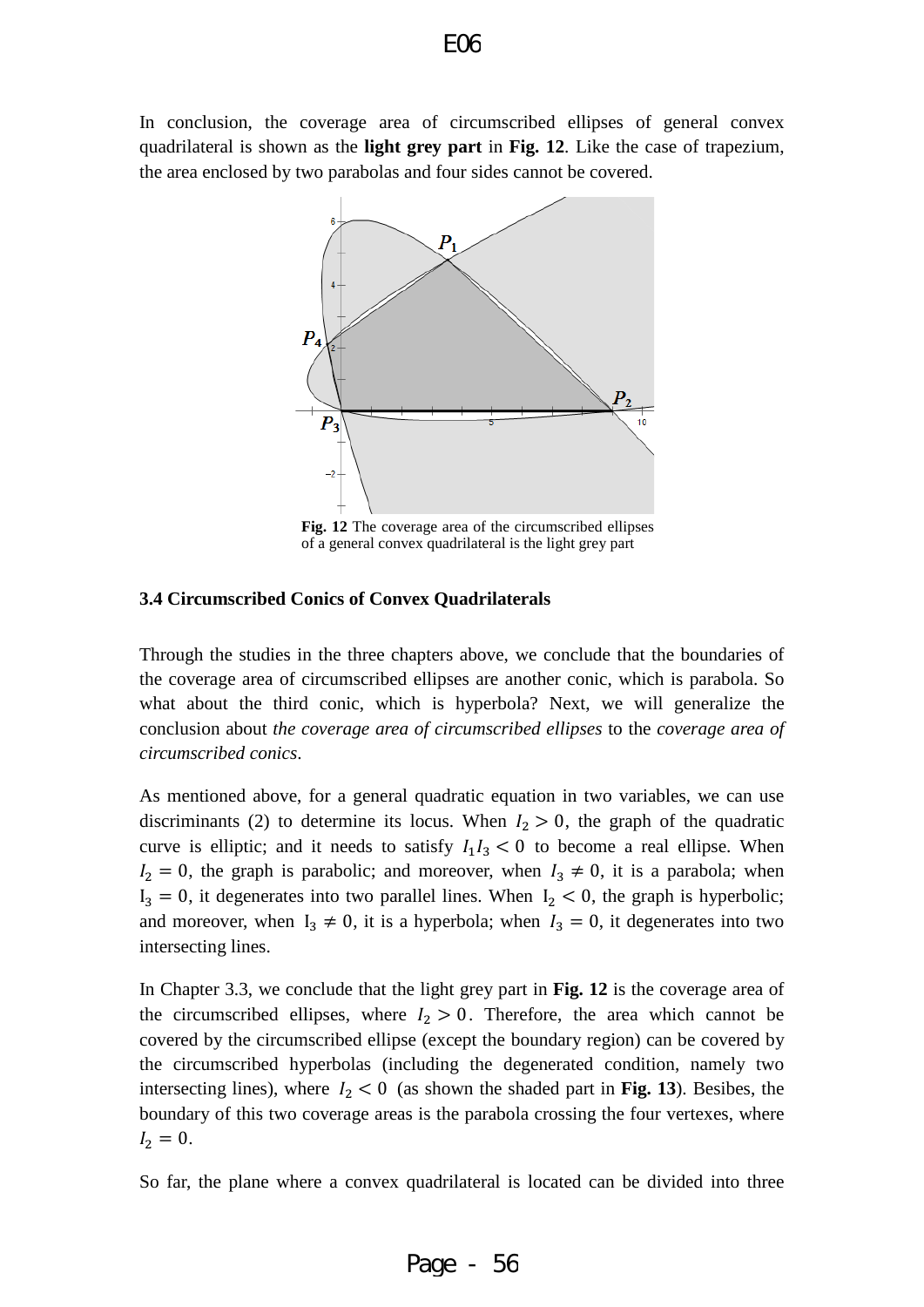parts: one part con-elliptic with its four vertexes (**Fig. 12**); another part con-parabolic with the vertexes (namely two parabolas crossing the four vertexes of the convex quadrilateral); and the third part, which is con-hyperbolic with the vertexes (**Fig. 13**).



**Fig. 13** The coverage area of the circumscribed hyperbolas of a general convex quadrilateral is the shaded part

Normally, the circumscribed hyperbolas should be classified into three categories:

- **"2+2" hyperbola** *Two vertexes are on one branch of the hyperbola, while the other two are on the other branch* (**Fig. 14**).
- **"3+1" hyperbola** *Three vertexes are on one branch of the hyperbola, while the forth is on the other branch*
- **"4+0" hyperbola** *All of four vertexes are on one branch of the hyperbola*  (**Fig. 15**).



**Fig. 14** "2+2" hyperbola, which means two vertexes are on one branch while the other two are on the other branch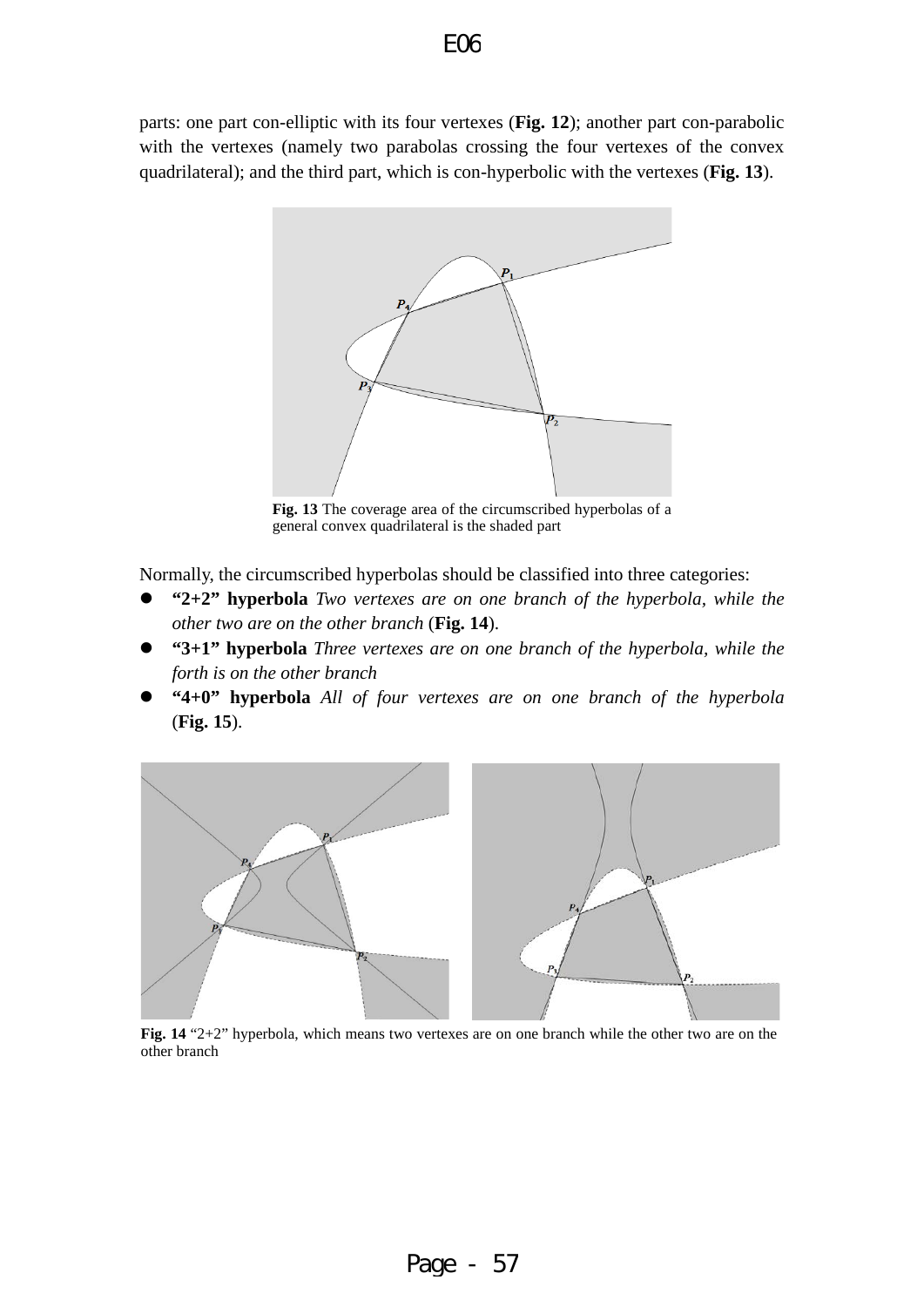



**Fig. 15** "4+0" hyperbola, which means all of four vertexes are on one branch

However, not all of these three kinds can be circumscribed hyperbolas of a convex quadrilateral. Through some studies, we put forward the following proposition.

**Proposition 1** *There exists no "3+1" hyperbola which is circumscribed about a convex quadrilateral.*

*Proof* Suppose the vertex of  $P_1$  is on the left branch of the hyperbola, and the other three vertexes  $P_2$ ,  $P_3$ ,  $P_4$  are on the right branch. According to the definition of convex quadrilaterals, we can infer that  $P_4$  must be located in the area enclosed by rays formed by any two of the sides of  $\Delta P_1 P_2 P_3$  and its third side (the **light grey part** in **Fig. 16**).

Due to the fact that each line has and only has two intersections with the hyperbola, and the slope of  $P_2P_3$  is greater than the asymptote while that of  $P_1P_3$  is smaller than it, we can infer that the right branch must be out of the light grey area which is to the right of  $P_2P_3$  (as shown in **Fig. 16**). And the rest can be proved in the same way.



**Fig. 16** There exists no "3+1" hyperbola which is circumscribed about a convex quadrilateral

Therefore, the right branch must be outside of the light grey area, and therefore the proposition holds true.

In conclusion, the circumscribed hyperbolas only can be classified into two categories: **"2+2" hyperbolas** (**Fig. 14**) & **"4+0" hyperbolas** (**Fig. 15**).

Furthermore, we have discussed the coverage area of these two kinds of hyperbolas by using limit thought, and the results are shown in **Fig. 17**. The **"2+2" hyperbolas** cover the **light grey area**, while the **"4+0" hyperbolas** cover the **dark grey area**.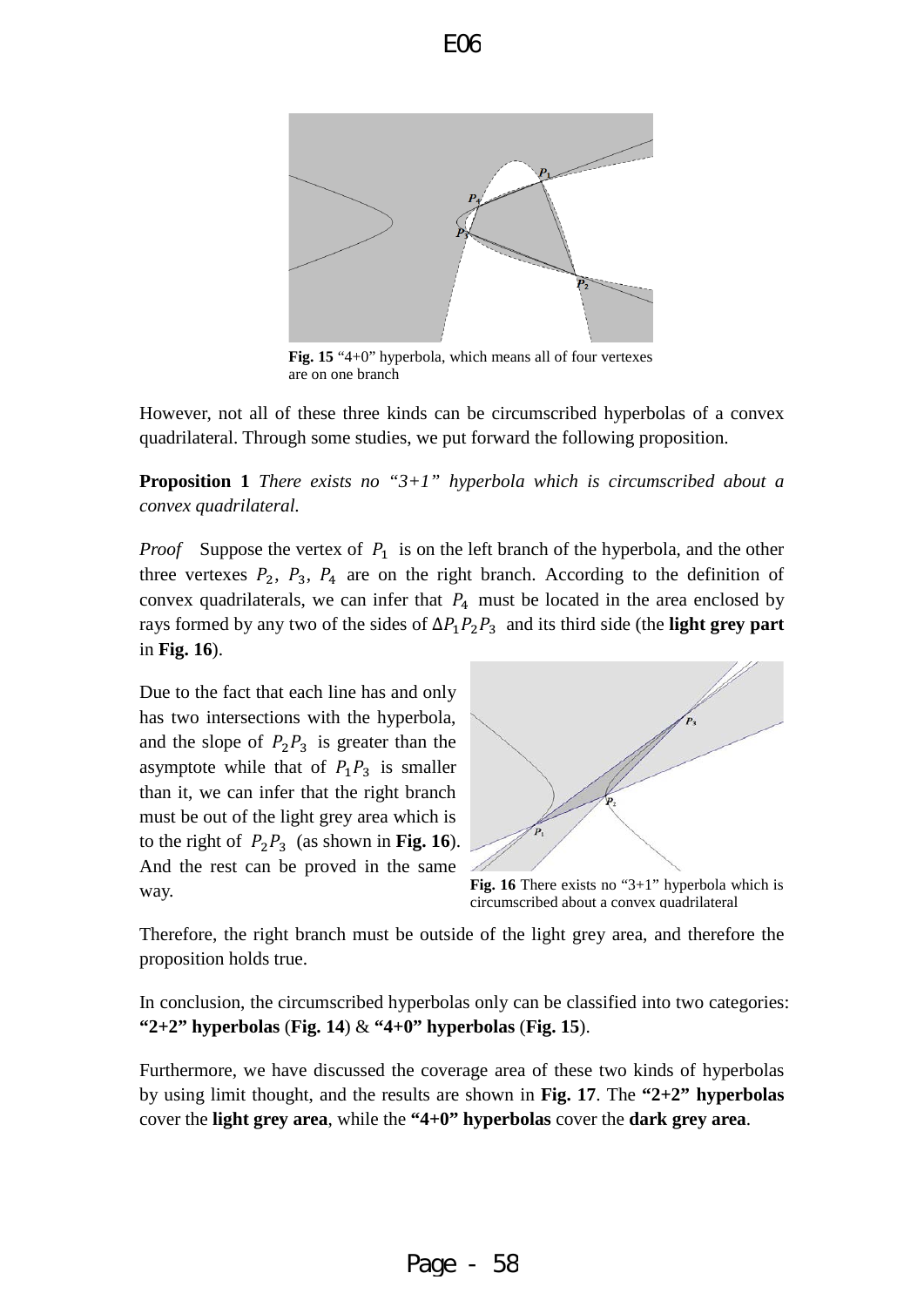

**Fig. 17** The "2+2" hyperbolas cover the light grey area, while the "4+0" hyperbolas cover the dark grey area

# <span id="page-17-0"></span>**4. The Locus of the Center of Circumscribed Conics**

## <span id="page-17-1"></span>**4.1 Convex Quadrilateral**

*For a parallelogram, the center of its circumscribed conics is necessarily the center of the parallelogram.* For an isosceles trapezium, since conics and isosceles trapeziums are both mirror-symmetrical graphs, the center of its circumscribed conics must locate at the line which crosses the midpoints of its bases. Due to the fact that through parallel projective projection, the ratio of segments and parallelism do not change, *the center of circumscribed conics of a trapezium must locate at the line which crosses the midpoints of its bases.* Then, what is the locus of the center of circumscribed conics of a general convex quadrilateral? To answer this question, we put forward the following theorem through a series of research.

**Theorem 2** *The locus of the center of circumscribed conics of a convex quadrilateral is its nine-point curve, which is a hyperbola. Moreover, the locus of the center of circumscribed ellipses is a branch of it, and the locus of the center of circumscribed hyperbolas is the other branch* (**Fig. 18**).

Below, we will simply introduce the nine-point curve.

For a quadrilateral, the intersection of the diagonals, two intersections of the opposite sides, four midpoints of the sides and two midpoints of diagonals are necessarily on a conic, which is called the nine-point curve of it. The nine-point curve is always a centered conic. Whether it is a hyperbola or an ellipse depends on whether the quadrilateral is convex or concave. Moreover, the center of the nine-point curve is the barycenter of the quadrilateral.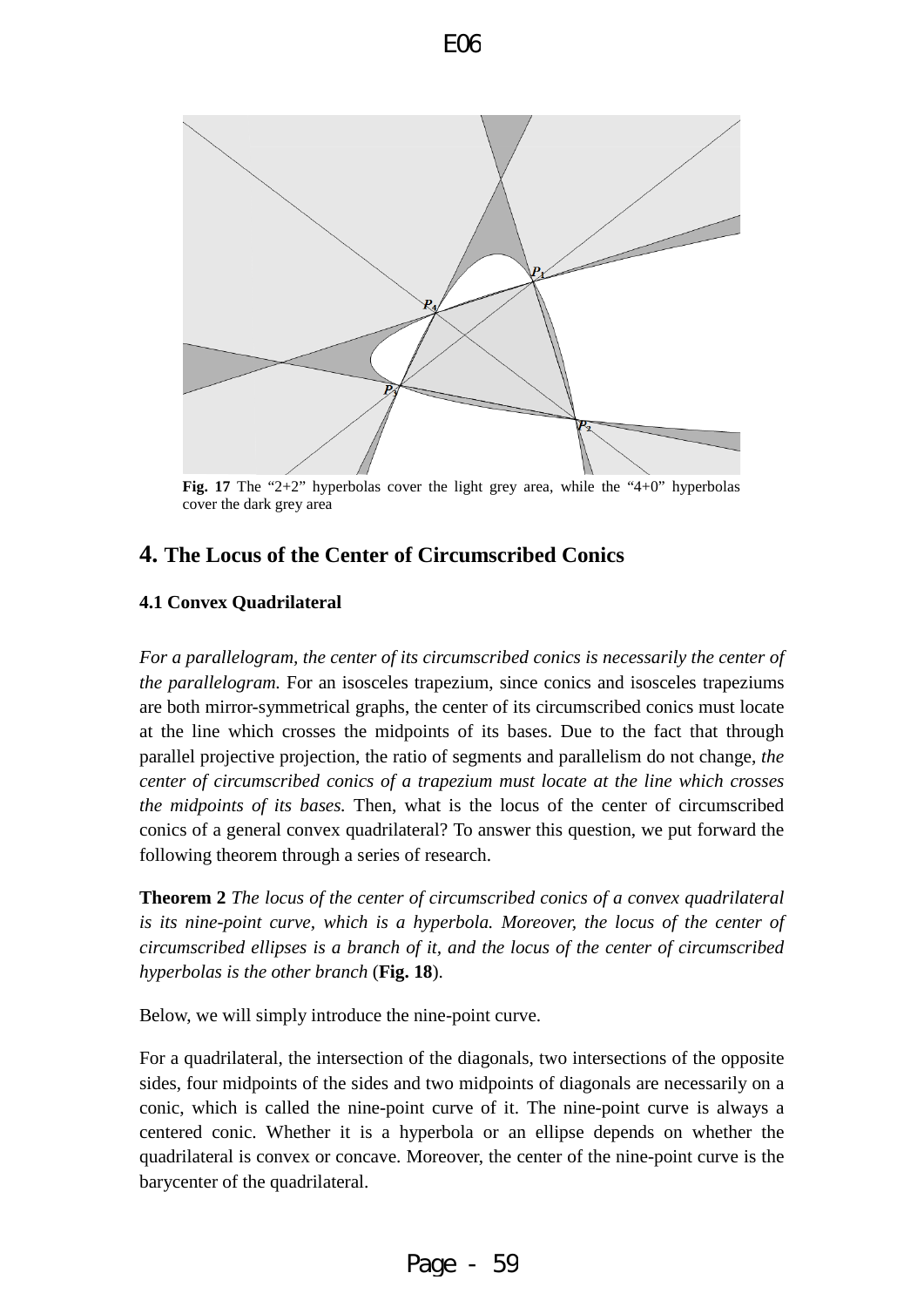The following situations are two special cases of nine-point curve:

- *When the quadrilateral has a circumscribed circle, its nine-point curve is a rectangular hyperbola.*
- *When the four vertexes of the quadrilateral form an orthocentric system, its nine-point curve is a circle, which is known as the nine-point circle.*



Fig. 18 The locus of the center of circumscribed conics of a convex quadrilateral is its nine-point curve, which is a hyperbola

To prove the theorem, we can use equation (6) to express the circumscribed conics of the quadrilateral, and figure out the equation of the center of the conics. The equation is quadratic, and the nine special points which the nine-point curve crosses satisfy the equation. Since the nine point can and only can determine one quadratic curve, the locus of the center of circumscribed conics is the nine-point curve.

Besides, we can draw the following corollary from **Theorem 2**.

**Corollary 1** *The axes of symmetry of a general convex quadrilateral's two circumscribed parabolas of are parallel to the asymptotic lines of its nine-point curve respectively* **(Fig. 19)***.*



Page - 60

E06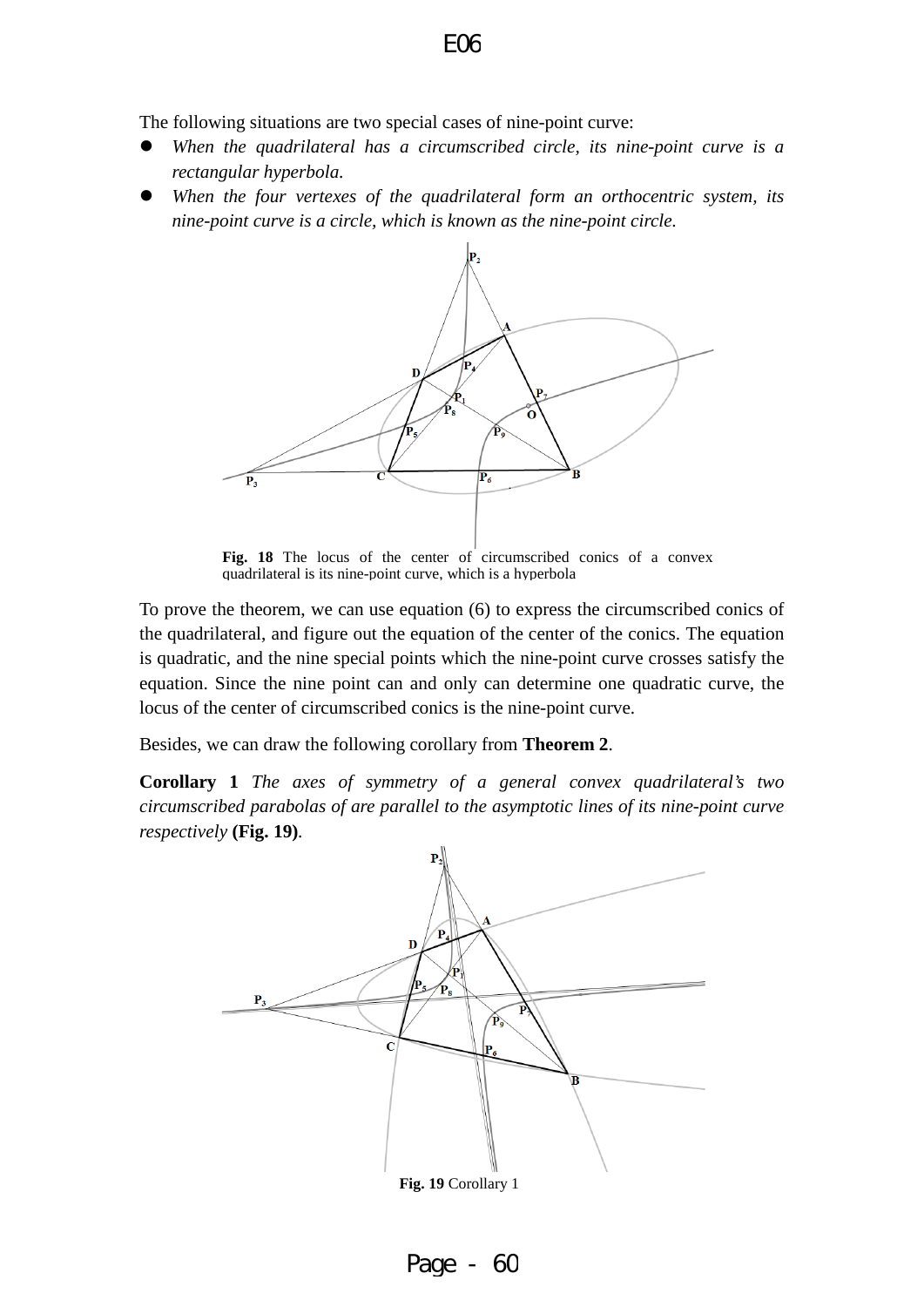*Proof* A parabola is a non-centered conic, and it can also be regarded as the critical situation of an ellipse or a hyperbola. Hence, if we also regard it as a centered conic, we can have the following definition:

**Definition 1** *The center of a parabola is the point at infinity which is determined by its axis of symmetry.*

From **Theorem 2**, we know that the locus of the center of a general convex quadrilateral is its nine-point curve. Therefore, the centers of the two circumscribed parabolas are necessarily on the nine-point curve. On the other hand, since the nine-point curve of a convex quadrilateral is a hyperbola, it is infinitely near its asymptotic lines at infinity. Therefore, the asymptotic lines cross the centers of the two circumscribed parabolas.

In conclusion, the axes of symmetry of the two circumscribed parabolas of a general convex quadrilateral are parallel to the asymptotic lines of its nine-point curve respectively.

### <span id="page-19-0"></span>**4.2 Concave Quadrilateral**

As mentioned in Chapter 4.2, a concave quadrilateral also has a nine-point curve, which is an ellipse. Taking a step further, we generalized **Theorem 2** to concave quadrilaterals.

**Theorem 3** *The locus of the center of circumscribed conic of a concave quadrilateral is its nine-point curve, which is an ellipse* **(Fig. 20)***.* 

It is worth mentioning that the circumscribed conics of a concave quadrilateral can only be **"3+1" hyperbolas**, while the circumscribed conics of a convex quadrilateral only cannot be **"3+1" hyperbolas**, which is proved in Chapter 3.4.



**Fig. 20** The center O of the circumscribed conics of a concave quadrilateral is on its nine-point curve, which is an ellipse

Page - 61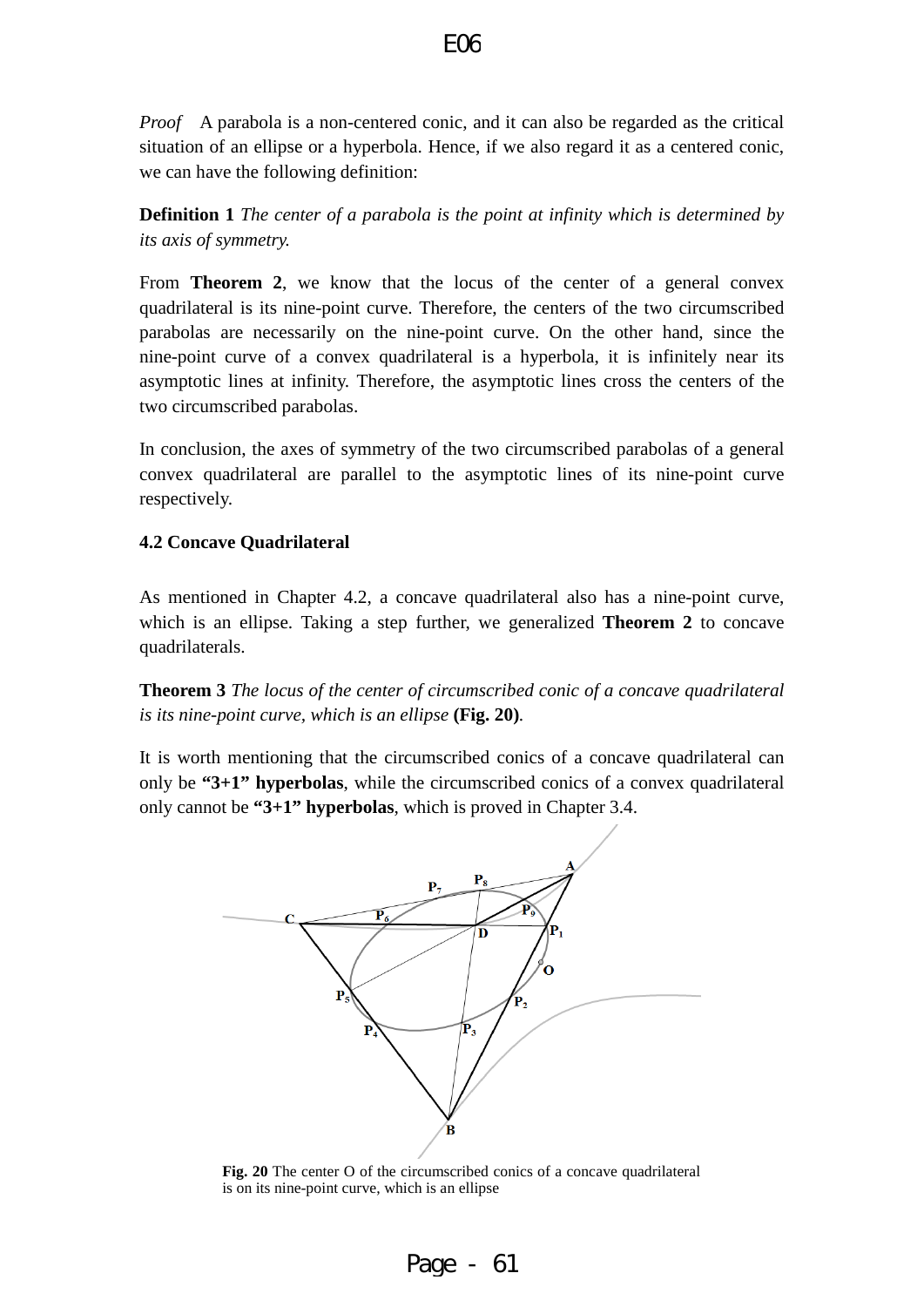### <span id="page-20-0"></span>**5. The Minimal Area of Circumscribed Ellipses**

Since ellipses are widely used in architecture, engineering and medicine, the conclusions in this section may have potential applications in real life.

### <span id="page-20-1"></span>**5.1 Parallelogram**

It is well known that among the inscribed parallelograms of an ellipse, the area of the parallelogram is maximal when its diagonals are the conjugate diameters of the ellipse. In that way, among the circumscribed ellipses of a parallelogram, is the area of the ellipse minimal when its conjugate diameters are the diagonals of the parallelogram? The answer should be yes. Next, the paper will prove the theorem.

**Theorem 4** *When the conjugate diameters of the circumscribed ellipse are the diagonals of the parallelogram, the area of the circumscribed ellipse is minimal.*

*Proof* As mentioned in Chapter 3.1, any parallelogram can be an oblique section of a column with a square bottom. Let  $\theta$  is the dihedral angle between the oblique section and the bottom and  $\theta$  is unique. Suppose *E* is a circumscribed ellipse of the parallelogram, so its projection on the oblique section *E'* is a circumscribed ellipse of the square, which is the bottom. According to the fundamental theorem in projective geometry, we know that  $S_{E} = S_E \cdot \cos\theta$ . Therefore, when and only when  $S_{E}$  is minimal,  $S_E$  is minimal.

Thus we drew the following lemma.

**Lemma 2** *Among the circumscribed ellipses of a square, the area of the circumscribed circle is the minimum.*

*Proof* Since squares and ellipses are both central symmetry, the center of its circumscribed conics is necessarily the center of the parallelogram.

Suppose a square *ABCD*, and its center is *O*. Set up a rectangular coordinate system in which the center *O* is the origin. We first consider the situation where the axes of the circumscribed ellipses are not parallel to the square's sides (**Fig. 21**). Let  $A(x_1, y_1)$ ,  $B(x_2, y_2)$ , and the circumscribed ellipses are expressed by

$$
\frac{x^2}{a^2} + \frac{y^2}{b^2} = 1.
$$



Since  $A$ ,  $B$  are on the ellipse, we have **Fig. 21** The axes of the circumscribed ellipses are not parallel to the square's sides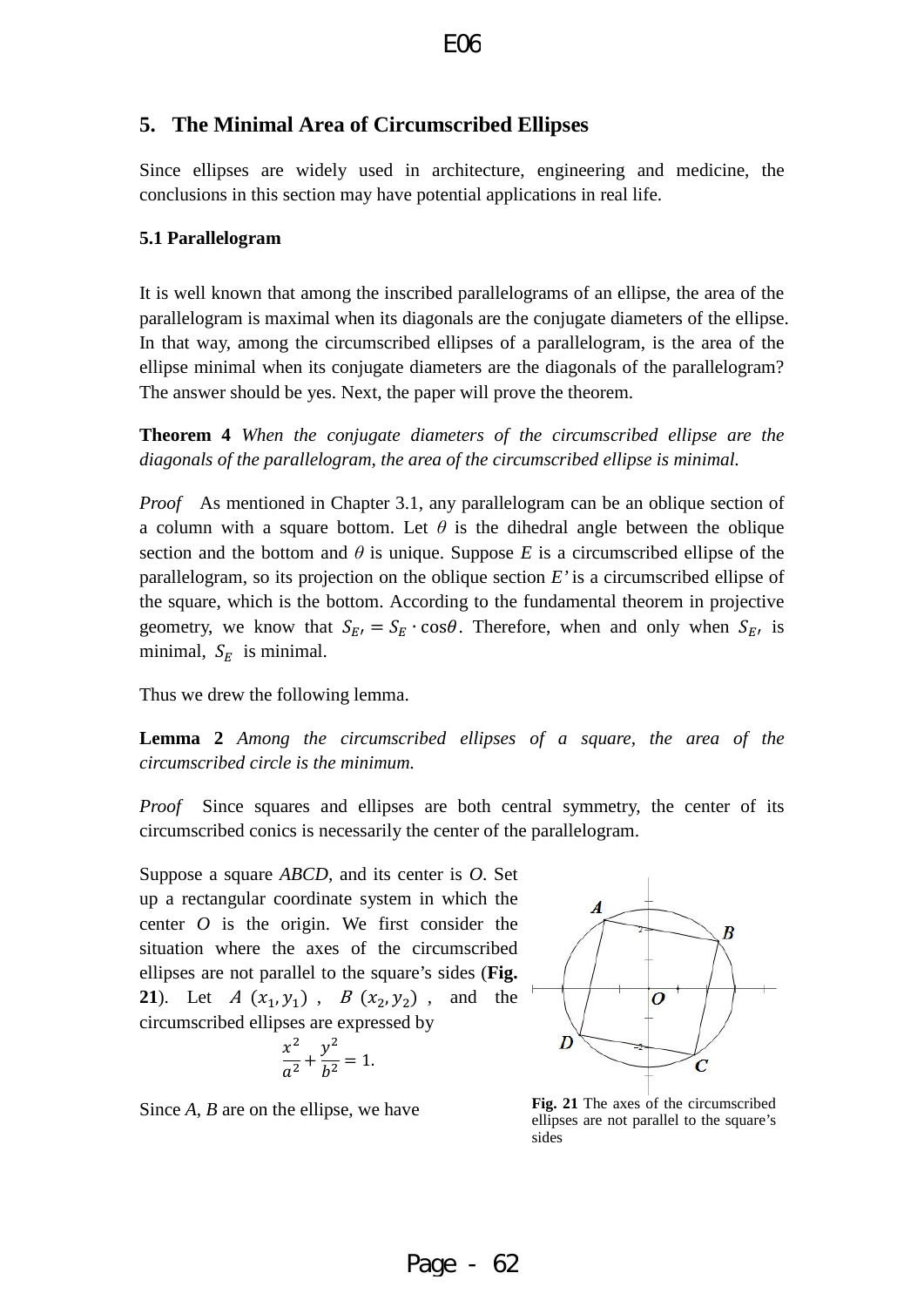E06

$$
\begin{cases} \frac{x_1^2}{a^2} + \frac{y_1^2}{b^2} = 1\\ \frac{x_2^2}{a^2} + \frac{y_2^2}{b^2} = 1 \end{cases}
$$

Then we can get

$$
\begin{cases}\na^2 = \frac{x_1^2 y_2^2 - x_2^2 y_1^2}{y_2^2 - y_1^2} \\
b^2 = \frac{x_1^2 y_2^2 - x_2^2 y_1^2}{x_1^2 - x_2^2}\n\end{cases}
$$

Plug  $x_1^2 + y_1^2 = x_2^2 + y_2^2$  in to the above equations, and we have

$$
a^2 = b^2.
$$

Hence, there exists one and only one circumscribed ellipse of the square, which is the circumscribed circle.

Next, we consider the situation where the axes of the circumscribed ellipses are parallel to the square's sides (**Fig. 22**). Let  $B(x_0, x_0)$ , and the circumscribed ellipses are expressed by

$$
\frac{x^2}{a^2} + \frac{y^2}{b^2} = 1.
$$

Since *B* is on the ellipse, we have

$$
\frac{x_0^2}{a^2} + \frac{x_0^2}{b^2} = 1.
$$

By using the fundamental inequations, we have

$$
\frac{1}{x_0^2} = \frac{1}{a^2} + \frac{1}{b^2} \ge 2\sqrt{\frac{1}{a^2 b^2}} = \frac{2}{ab}.
$$

Namely, we have

$$
ab \geq 2x_0^2
$$

so

$$
S = \pi ab \ge 2\pi x_0^2.
$$

When and only when  $a = b = x_0$ , the equality holds, which namely means the area is the minimum. At this time, the circumscribed ellipse of the square is the circumscribed circle.

In conclusion, among the circumscribed ellipses of a square, the area of the circumscribed circle is the minimum.

It is obvious that the diagonals of the square are the perpendicular diameters of its circumscribed circle. So what about their projections on the section? To answer the



**Fig. 22** The axes of the circumscribed ellipses are parallel to the square's sides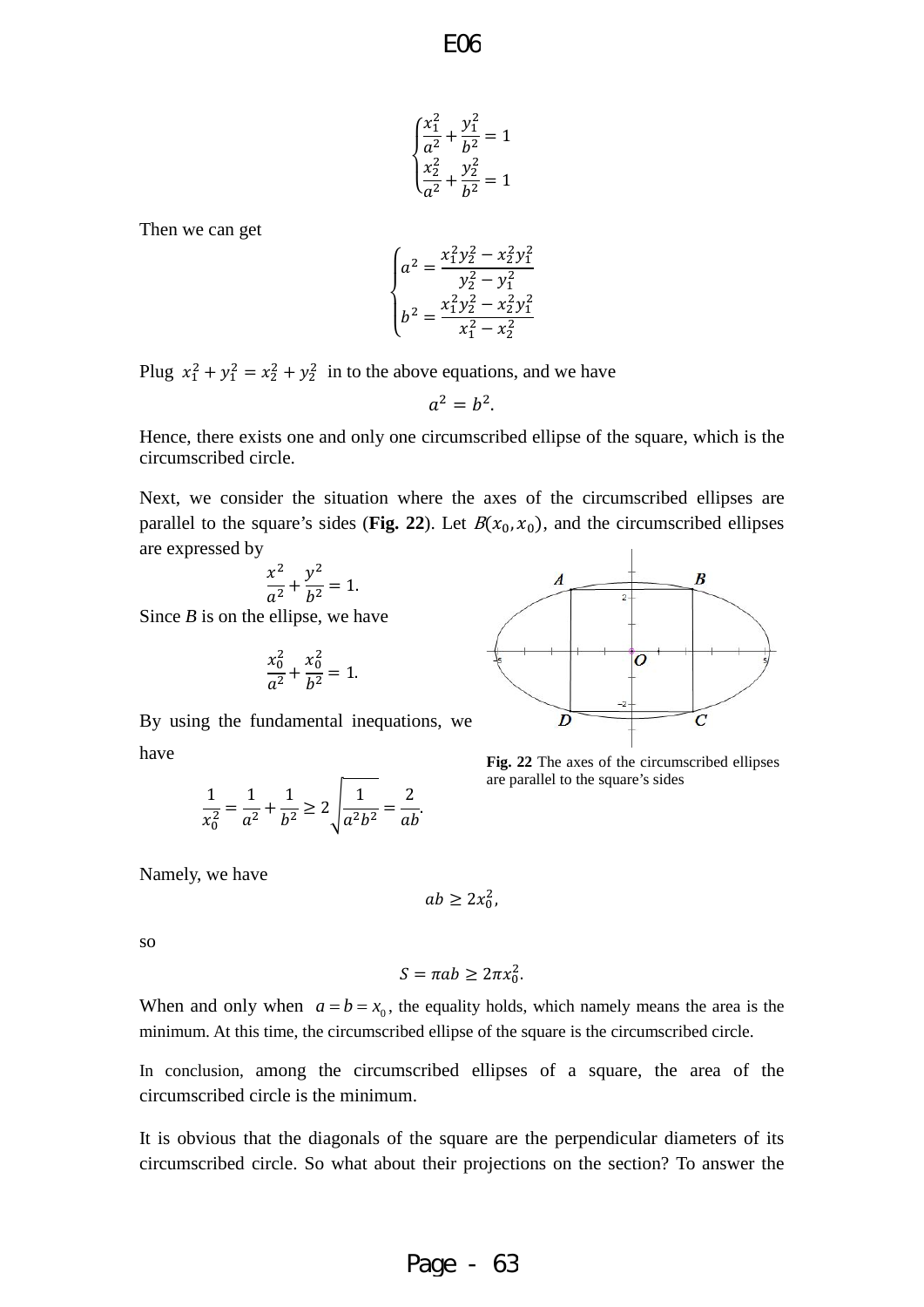question, we need to use the following lemma.

**Lemma 3** *If the projections of an ellipse's two diameters on its bottom are perpendicular, these two diameters must be conjugate* (**Fig. 23**).

*Proof* Suppose there is a cylinder. Let *A'B'* and *C'D'* are the perpendicular diameters of the bottom. Draw *M'N'*// *A'B'*. Let  $K'$  is the midpoint of chord  $M'N'$ , so its projection  $K$  is the midpoint of  $MN^{[2]}$ . Since parallelism does not change through projection, we also have *MN*// *AB*. Thus *AB* and *CD* are conjugate.

Now we can prove **Lemma 3**.

From **Lemma 3**, we can conclude that the projections of the circle's two diameters on its section are conjugate. Hence, we can prove **Theorem 4**.



**Fig. 23** Lemma 3

Moreover, to figure out the value of the minimal area, we drew the following theorem.

#### **Theorem 5** *The minimal area is* 2  $\frac{\pi}{2}$  *times of the area of the parallelogram.*

*Proof* From **Lemma 2**, when *E* is the minimal circumscribed ellipse of the parallelogram, which is a section, its projection *E'* is the circumscribed circle of the square, which is the bottom. Let the area of the parallelogram is *S*, while the area of the square is *S'*. According to the fundamental theorem in projective geometry, we know that  $S' = S \cdot \cos\theta$  and  $S_{E'} = S_E \cdot \cos\theta$ . Thus we can get the following equations.

$$
\frac{S_E}{S} = \frac{S_{E'}}{S'} = \frac{\pi r^2}{2r^2} = \frac{\pi}{2}
$$

<span id="page-22-0"></span>Hence, we can prove **Theorem 5**.

### **Drawing Method of the Minimal Circumscribed Ellipse of a Parallelogram**

Since we have found out the minimal circumscribed ellipse of parallelograms, we need to find the drawing method. According to **Theorem 4**, this proposition is equivalent to drawing an ellipse of which the conjugate diameters are the diagonals of the parallelogram. So next we will point out the drawing method of the ellipse when we know a pair of conjugate diameters of it (**Fig. 24**).

If we set up a corresponding relationship between *AD*, *BC* and a pair of conjugate diameters of a circle, the corresponding ellipse to the circle is namely what we want.

### E06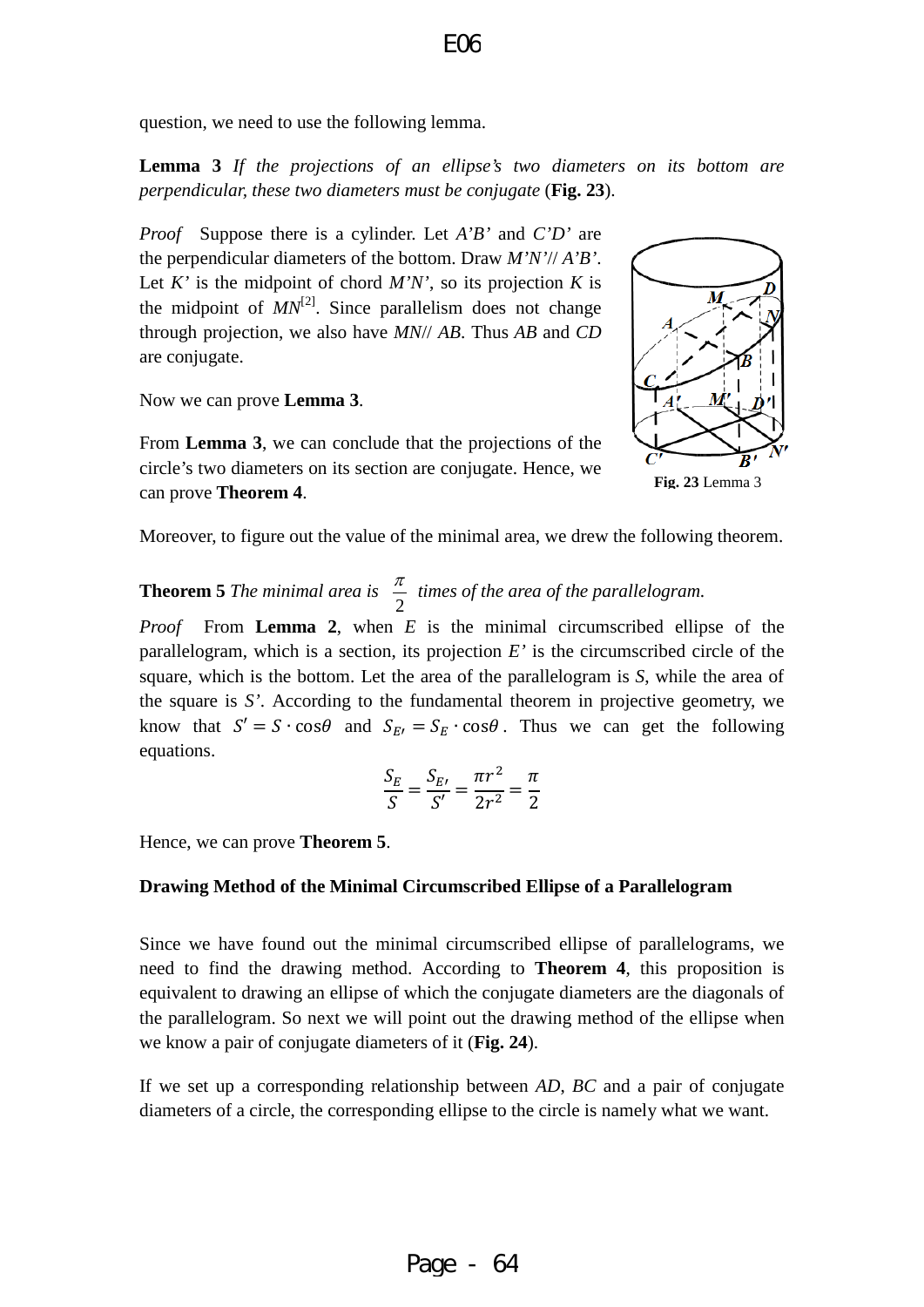### **Drawing Steps**:

1. Let *BC* be coincide with *B'C'* and draw another diameter *A'D'*⊥*B'C'*. Then we can determine the corresponding relationship between the circle and the ellipse by the axis *BC* (*B'C'*) and a pair of corresponding points *A-A'*.

2. Through any point *N'* on the circle, draw ∆*N'NM*∽∆*A'AO*. *N* is on the ellipse and *M* is on the axis *BC*.

3. Same as above, draw a series of points similar to point N and join them together with a smooth curve. This is namely the ellipse we want.



**Fig. 24** The drawing method of the minimal circumscribed ellipse of a parallelogram

From the drawing method, we can easily draw the following theorem and corollary:

**Theorem 5** *There exists one and only one ellipse of which the conjugate diameters are the diagonals of a parallelogram.*

**Corollary 2** *There exists one and only one minimal circumscribed ellipse of a parallelogram.*

### <span id="page-23-0"></span>**5.2 Trapezium**

**Theorem 6** *Let M, N are the midpoints of the bases of a trapezium. The center O of the minimal circumscribed ellipse of a trapezium is on MN, and it satisfies the ratio* 

$$
\frac{MO}{ON} = \left| \frac{(1-2m^2) + \sqrt{m^4 - m^2 + 1}}{(2-m^2) - \sqrt{m^4 - m^2 + 1}} \right|,
$$

*where m is the ratio between two bases* (**Fig. 25**).



**Fig. 25** The minimal circumscribed ellipse of a trapezium

Page - 65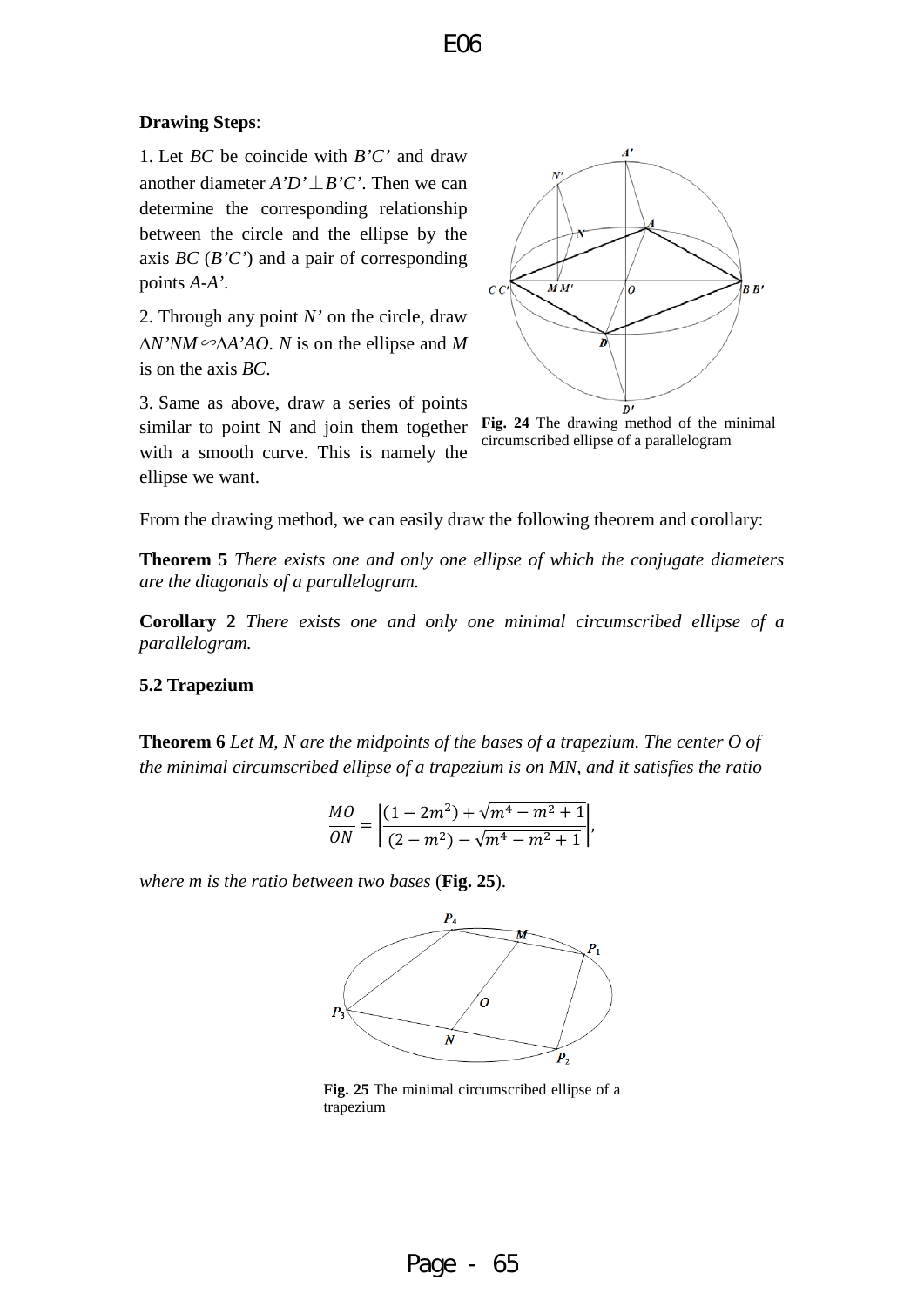*Proof* As the procedures above, we begin with the simpler and more special one, which is a isosceles trapezium.

If an isosceles trapezium and the shape of its circumscribed ellipse (namely the eccentricity) are given, the ellipse is determined. In order to facilitate the research, the paper uses the ratio between major and minor  $a$ xes  $k = \frac{b}{k} (k \in R^+)$ *a*  $=\frac{\nu}{\epsilon}(k \in R^+)$  to describe the shape of a circumscribed ellipse.

Suppose the equation of the circumscribed ellipses is  $rac{x^2}{a^2} + \frac{y^2}{b^2} = 1$  $+\frac{y^2}{l^2}$  = 1, and  $k = -\left(k \in R^+\right)$ *a*  $=\frac{\nu}{\mu}(k \in R^+).$ 

Due to the fact that ellipses and isosceles trapeziums are both graphs of axial symmetry, the symmetry axis of the isosceles trapezium must be the major or minor axis of the circumscribed ellipses. We might as well assume *y axis* is its symmetry axis (**Fig. 26**). Let  $P_1(x_1, y_1)$ ,  $P_2(x_2, y_2)$ ,  $P_3(-x_2, y_2)$ ,  $P_4(-x_1, y_1)$ , and  $x_2 > x_1 >$ 0,  $y_1 > 0$ ,  $y_2 < 0$ . In this case,  $x_1$  and  $x_2$ , which are half of the two bases of the isosceles trapezium, are fixed values;  $y_1$  and  $y_2$  are non-fixed values, while they must satisfy  $y_1 - y_2 = y_0$ . Here  $y_0$  is the height of the isosceles trapezium, which is also a fixed value.

Since the four vertexes are on the ellipse, we have

$$
\begin{cases}\n\frac{x_1^2}{a^2} + \frac{y_1^2}{b^2} = 1\\ \n\frac{x_2^2}{a^2} + \frac{y_2^2}{b^2} = 1\n\end{cases}
$$
\n
$$
\begin{cases}\n\frac{y_1}{b} = \sqrt{1 - \frac{x_1^2}{a^2}}\n\end{cases}
$$

 $\frac{b^2}{b} = -\sqrt{1 - \frac{x_2}{a^2}}$ 



**Fig. 26** Set up a rectangular coordinate system for an isosceles trapezium

 $\overline{\phantom{a}}$ Subtract the above equations

 $\overline{a}$  $\overline{a}$ 

2

 $\overline{a}$ 

$$
\frac{y_1}{b} - \frac{y_2}{b} = \frac{y_0}{b} = \sqrt{1 - \frac{x_1^2}{a^2} + \sqrt{1 - \frac{x_2^2}{a^2}}}.
$$

Plug  $b = ak$  into it, then we get

$$
a^2 = \frac{y_0^4 + k^4(x_2^2 - x_1^2)^2 + 2k^2y_0^2(x_2^2 + x_1^2)}{4k^2y_0^2}.
$$

Thus the area of the circumscribed ellipses can be expressed by

2  $a^2$ 

$$
S = \pi ab = \pi a^2 k = \pi \frac{y_0^4 + k^4 (x_2^2 - x_1^2)^2 + 2k^2 y_0^2 (x_2^2 + x_1^2)}{4k y_0^2}.
$$

So

Page - 66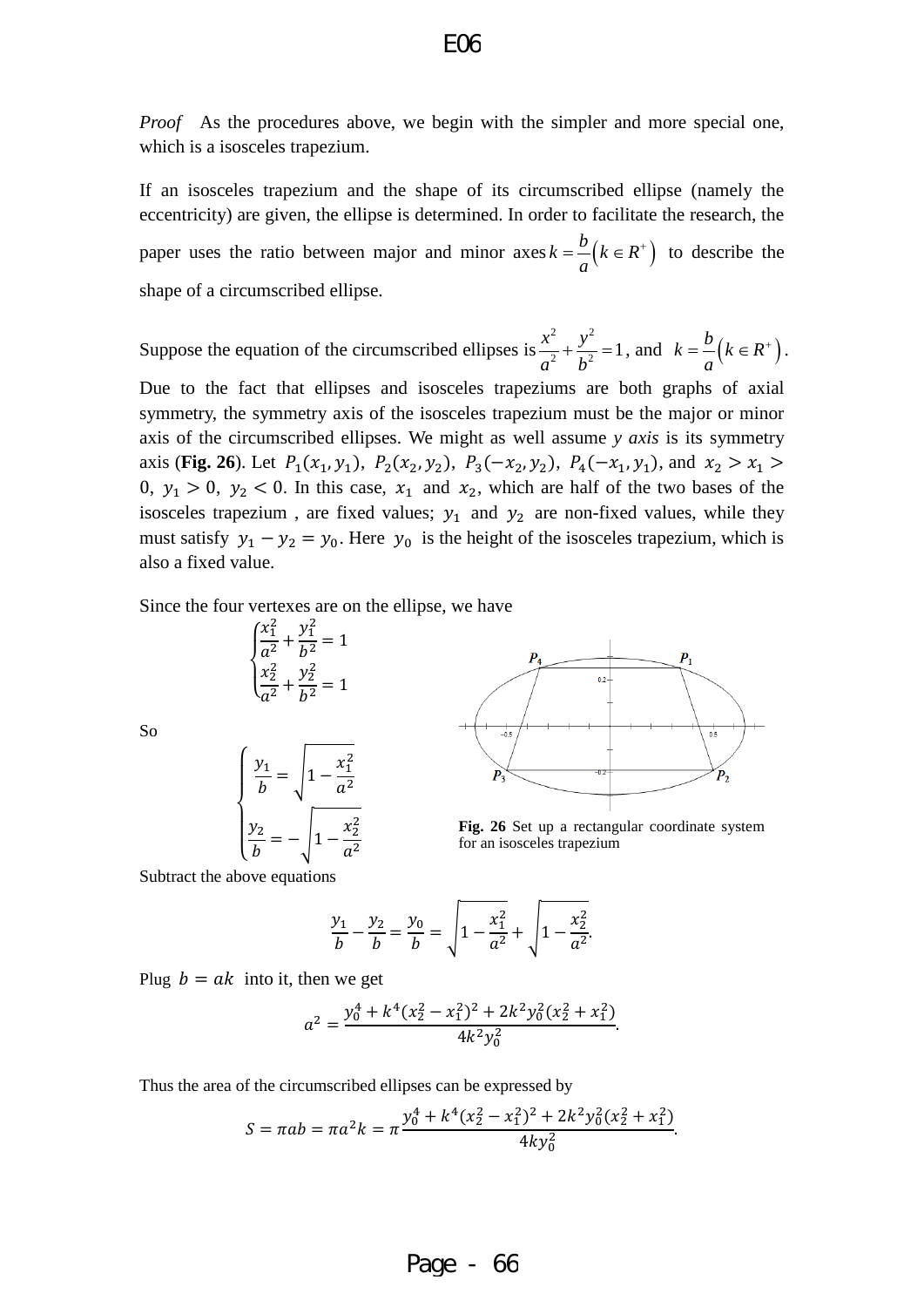Set

$$
f(k) = \frac{4y_0^2}{\pi}S = (x_2^2 - x_1^2)^2k^3 + 2y_0^2(x_2^2 + x_1^2)k + \frac{y_0^4}{k}.
$$

To get the minimum of *S*,  $f(k)$  should achieve its minimum, where its derivative is equal to zero.

$$
f'(k) = 3(x_2^2 - x_1^2)^2 k^2 + 2y_0^2 (x_2^2 + x_1^2) - \frac{y_0^4}{k^2} = 0
$$

So we can get

$$
k^{2} = \frac{-y_{0}^{2}(x_{2}^{2} + x_{1}^{2}) + 2y_{0}^{2}\sqrt{x_{1}^{4} + x_{2}^{4} - x_{1}^{2}x_{2}^{2}}}{3(x_{2}^{2} - x_{1}^{2})^{2}}
$$

On the other hand, from

$$
\begin{cases} \frac{x_1^2}{a^2} + \frac{y_1^2}{b^2} = 1\\ \frac{x_2^2}{a^2} + \frac{y_2^2}{b^2} = 1, \end{cases}
$$

we have

$$
\frac{x_2^2 - x_1^2}{a^2} = \frac{y_1^2 - y_2^2}{b^2} = \frac{(y_1 - y_2)(y_1 + y_2)}{a^2 k^2} = \frac{y_0(y_1 + y_2)}{a^2 k^2}.
$$

So

$$
y_1 + y_2 = \frac{k^2(x_2^2 - x_1^2)}{y_0}.
$$

Since  $y_1 - y_2 = y_0$ , we can get

$$
\left|\frac{y_1}{y_2}\right| = \left|\frac{y_0^2 + k^2(x_2^2 - x_1^2)}{y_0^2 - k^2(x_2^2 - x_1^2)}\right|.
$$

Plug

$$
k^{2} = \frac{-y_{0}^{2}(x_{2}^{2} + x_{1}^{2}) + 2y_{0}^{2}\sqrt{x_{1}^{4} + x_{2}^{4} - x_{1}^{2}x_{2}^{2}}}{3(x_{2}^{2} - x_{1}^{2})^{2}}
$$

into the above equation, we get

$$
\left|\frac{y_1}{y_2}\right| = \left|\frac{(x_2^2 - 2x_1^2) + \sqrt{x_1^4 + x_2^4 - x_1^2 x_2^2}}{(2x_2^2 - x_1^2) - \sqrt{x_1^4 + x_2^4 - x_1^2 x_2^2}}\right|.
$$

Let  $m = \frac{x_1}{x_2}$   $m = \frac{x_1}{x_2}$ , which namely means the ration between the bases. Plug  $m = \frac{x_1}{x_2}$  $m = \frac{x_1}{x_2}$  into the above equation, we finally get

$$
\left|\frac{y_1}{y_2}\right| = \left|\frac{(1-2m^2) + \sqrt{m^4 - m^2 + 1}}{(2-m^2) - \sqrt{m^4 - m^2 + 1}}\right|.
$$

As mentioned is Chapter 4.1, for an isosceles trapezium, the center of its circumscribed conics must locate at the line which crosses the midpoints of its bases. Therefore, the value of  $\frac{y_1}{1}$  *y y* indicates the location of the center of the minimal

# Page - 67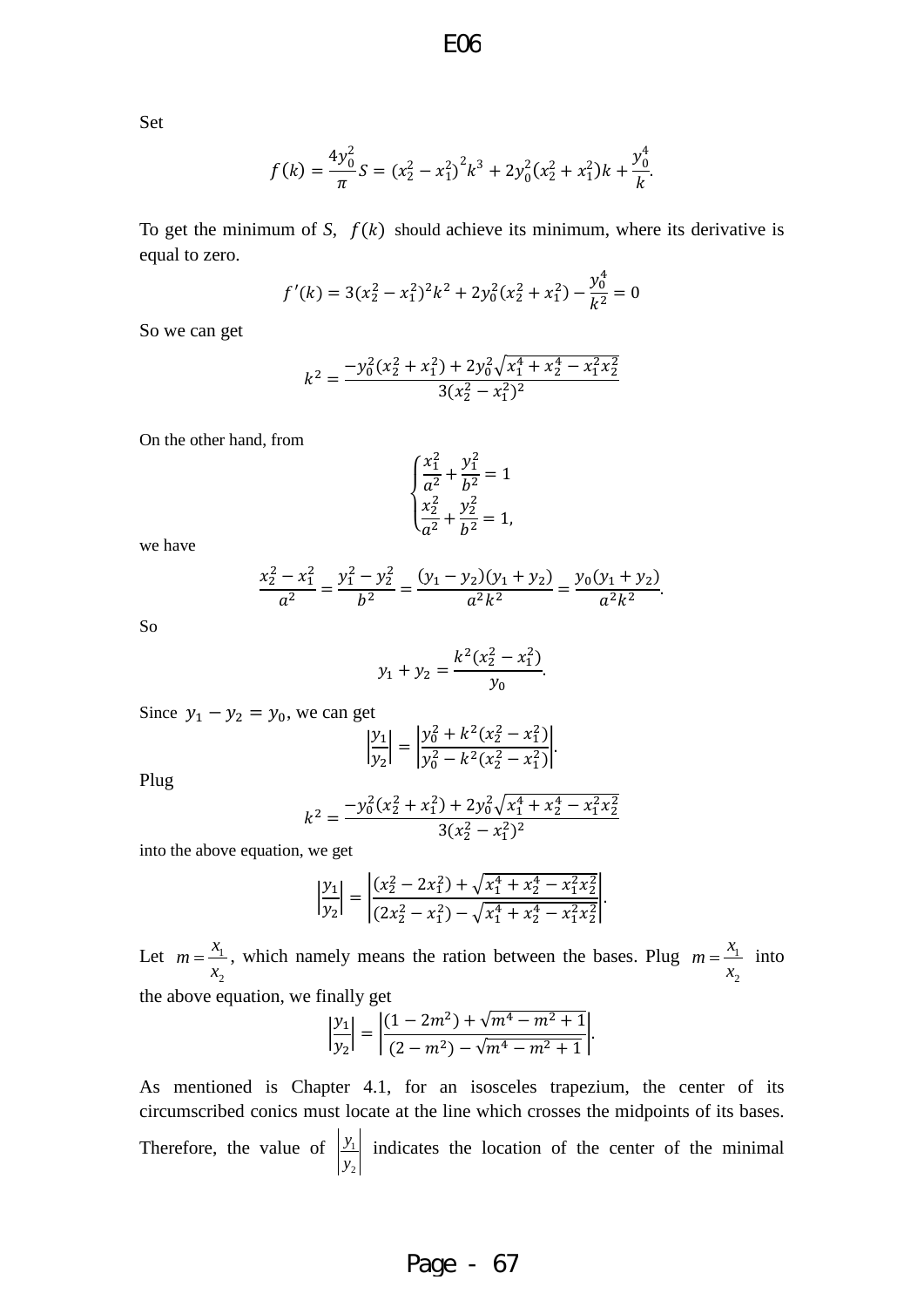circumscribed ellipse. Now we can prove **Theorem 6** holds in this special case of isosceles trapeziums (Fig. 27).



**Fig. 27** The minimal circumscribed ellipse of an isosceles trapezium

Due to the fact that parallelism and ratio between line segments do not change through parallel projective transformation<sup>[2]</sup>, we can prove **Theorem 6** holds in all cases of trapeziums.

### <span id="page-26-0"></span>**6. Circumscribed Ellipses of Cyclic Quadrilaterals**

Since any convex quadrilateral can be transformed to a cyclic quadrilateral through parallel projection, it is helpful for research on the general convex quadrilaterals to study the properties of cyclic quadrilaterals. Therefore, this paper has researched the connection between cyclic quadrilaterals and their circumscribed ellipses.

**Theorem 7**: *Let A, B, C, D are four points on the given ellipse of which the major diameters are parallel to the coordinate axis. If A, B, C, D are cyclic, the opposite sides of the quadrilateral formed by these four points will locate on two lines of which the slope angles are complementary* (**Fig. 28**).

*Proof* For a given ellipse, set up a rectangular coordinate system of which the coordinate axis is parallel to its major axis (**Fig.28**), then the equation of the ellipse can be expressed by

 $A_1x^2 + C_1y^2 + D_1x + E_1y + F_1 = 0.$ 

Suppose a cyclic quadrilateral *ABCD*, whose vertexes are on the ellipse above. Let the four vertexes are on the circle

$$
x^2 + y^2 + D_0 x + E_0 y + F_0 = 0.
$$



**Fig. 28** Set up a rectangular coordinate system for a cyclic quadrilateral

Then the quadratic curve crossing these four points can surely be expressed by  $A_1x^2 + C_1y^2 + D_1x + E_1y + F_1 + \lambda(x^2 + y^2 + D_0x + E_0y + F_0) = 0.$  (11)

On the other hand, the equation of a quadratic curve crossing the four points can also be expressed by

Page 
$$
-68
$$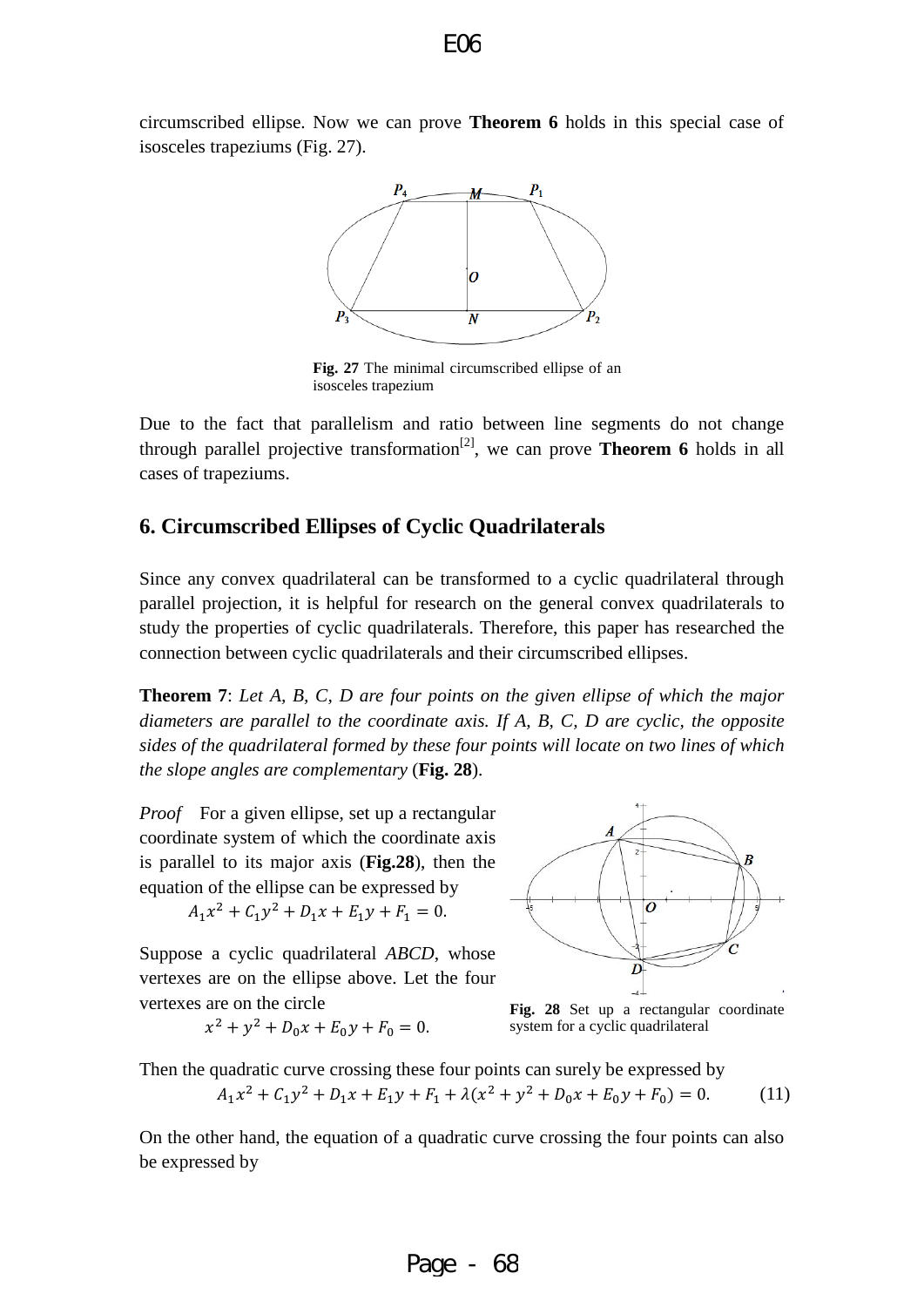$$
(a_1x + b_1y + c_1)(a_2x + b_2y + c_2) = 0.
$$
 (12)

Obviously, there are no terms containing *xy* in equation(11). So by comparing equation(11) and (12), we can get

$$
a_1b_2 + a_2b_1 = 0.
$$

Since the curve expressed in equation (11) crosses all the four given points *A*, *B*, *C*, *D* and there are no collinear points, the two lines expressed by equation (12) each respectively crosses two of the points. In brief, equation (12) can express any quadratic curve made up of the two lines where any pair of opposite sides of the quadrilateral *A*, *B*, *C*, *D* is located.

Therefore, we can know that any pair of opposite sides of the complete quadrilateral *A*, *B*, *C*, *D* locates on two lines of which the slope angles are complementary. And the slopes of the two lines are opposite numbers if they exist, namely

$$
\frac{a_1}{b_1}=-\frac{a_2}{b_2}.
$$

Now, we can prove **Theorem 7**.

From the theorem above, we can infer two corollaries as following:

**Corollary 3** *For a circumscribed ellipse of a cyclic quadrilateral, the included angles between its axis and the opposite sides of the quadrilateral are equal.* 

**Corollary 4** *For the circumscribed ellipses of a cyclic quadrilateral, their major axes are parallel to each other.*

### <span id="page-27-0"></span>**7. Postscript and Perspective**

During the course of researching, the author had some insight into the innate connection of conic sections as well as a taste of the beauty and harmony of geometry. As a few beautiful properties and theorems were found, due to the limited time and knowledge, some questions yet remained to be solved:

- In the discussion of hyperbola in Chapter 3.4, we found out the coverage area of 2 kinds of hyperbola by using intuitive figures and the concept of limit, while rigorous proof remains to be given.
- In the discussion of circumscribed conic sections in Chapter 4, rigorous proof of our conclusion is also uncompleted.

Meanwhile, further study has been scheduled as following:

- We will research other properties of the circumscribed conic curves of quadrilaterals (such as the locus of the foci, the range of the eccentricity) so as to reveal the deeper connection between convex quadrilaterals and their circumscribed ellipses.
- If possible, we hope to extend the above results to three-dimensional situations,